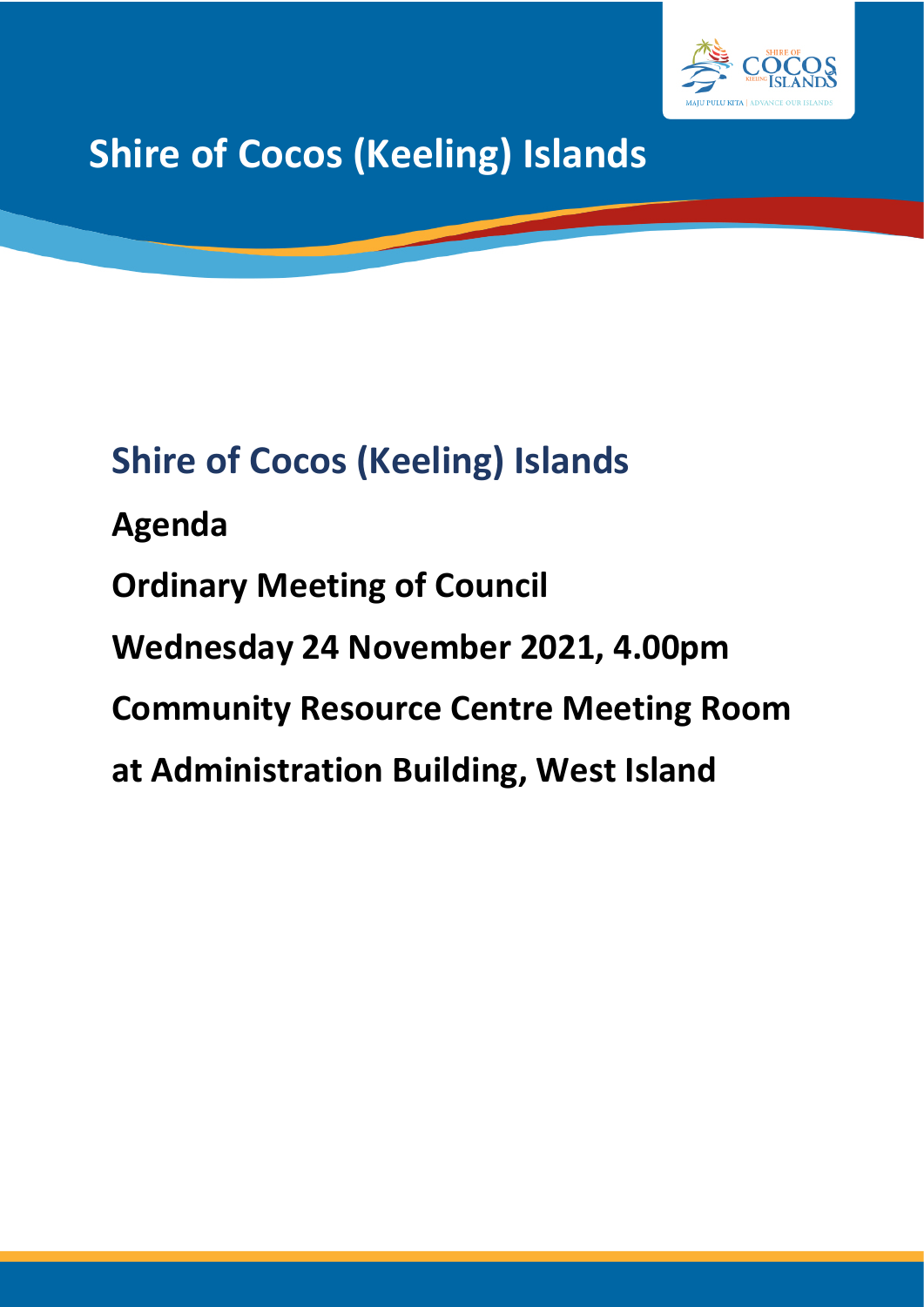

# **Disclaimer**

Members of the public should note that in any discussion regarding any planning or other application that any statement or intimation of approval made by any member or officer of the Shire during the course of any meeting is not intended to be and is not to be taken as notice of approval from the Shire. No action should be taken on any item discussed at a Council meeting prior to written advice on the resolution of the Council being received. Any plans or documents contained in this document may be subject to copyright law provisions (Copyright Act 1968, as amended) and the express permission of the copyright owner(s) should be sought prior to the reproduction.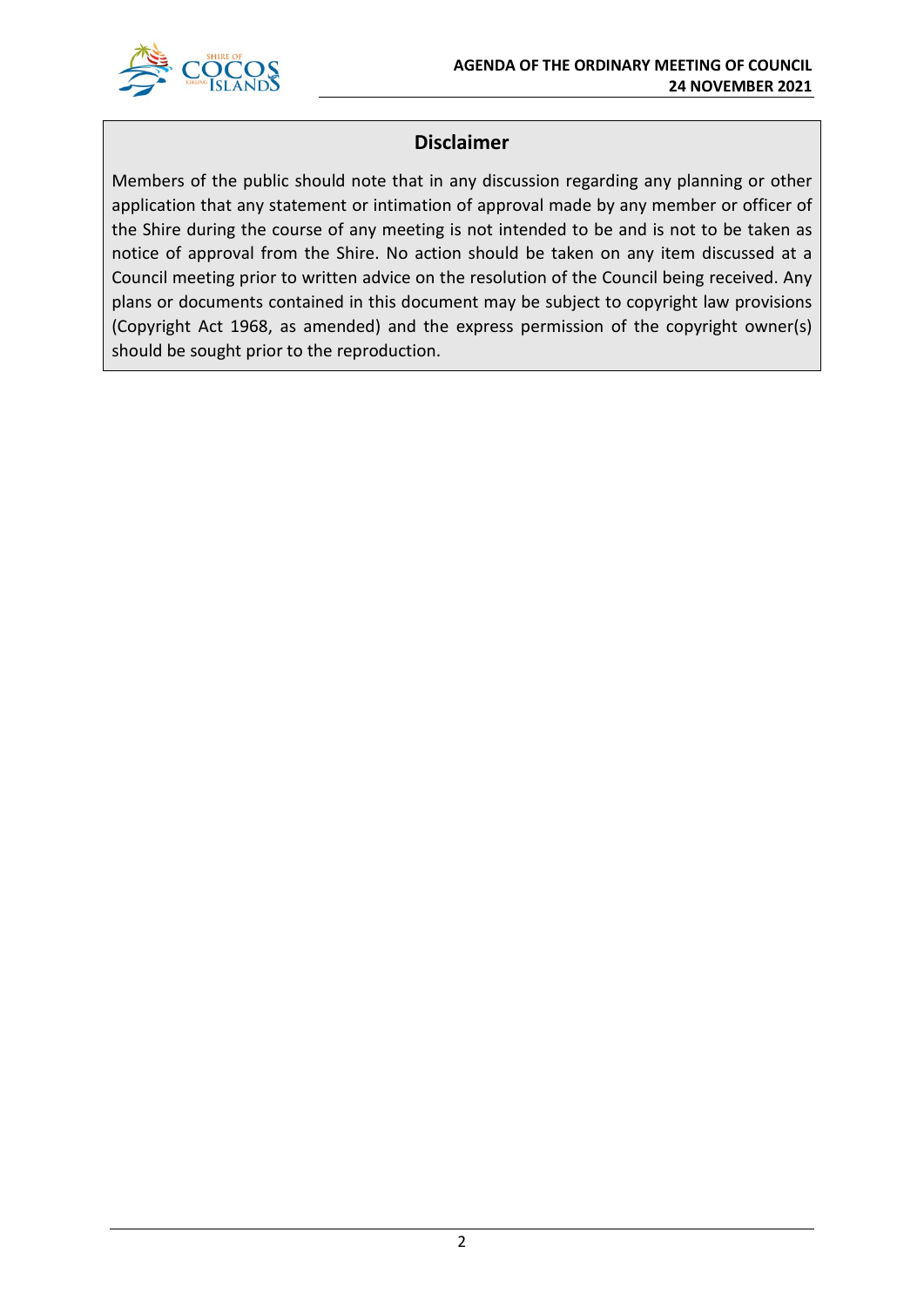

# **OUR VALUES**

**Service**

Provide the best service we can.

We serve the community and each other.

### **Accountability**

We take responsibility for our own actions.

We do what we say we will do.

Mistakes are an opportunity to learn.

#### **Support**

We support our team and our community.

Look for opportunities to help each other.

#### **Respect**

We respect and value others.

Our interactions are always respectful towards others.

# **Integrity**

We will be honest and transparent with all our dealings.

Maintain confidentiality.

Trust each other.

# **Achievement**

Being proactive and enabling the outcomes.

Be creative and think outside the square.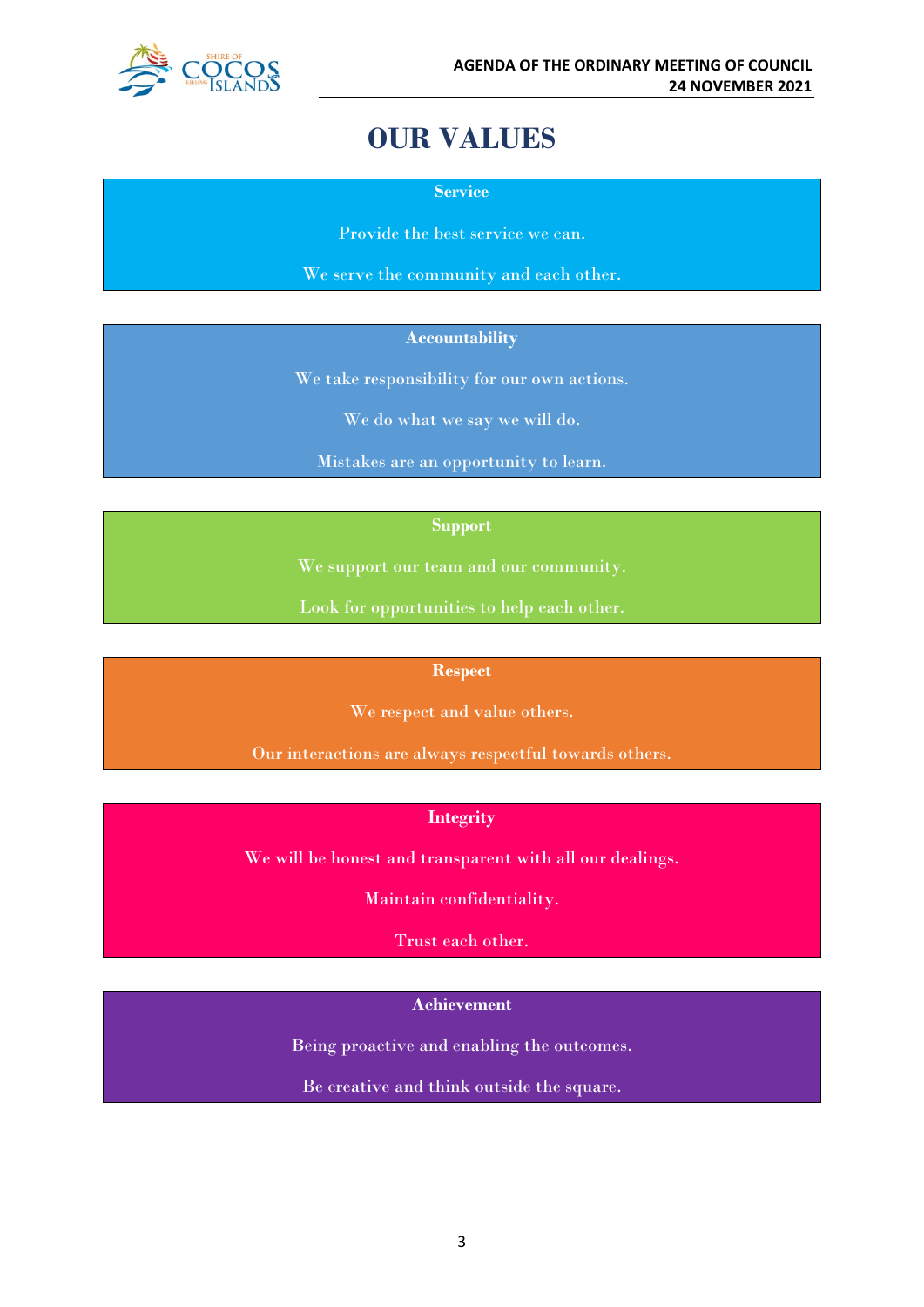

#### **TABLE OF CONTENTS**

| <b>ITEM</b>    | <b>SUBJECT</b>                                                                   | <b>PAGE</b>    |  |
|----------------|----------------------------------------------------------------------------------|----------------|--|
| $\mathbf{1}$   | <b>OPENING/ANNOUNCEMENTS OF VISITORS</b>                                         | 6              |  |
| $\overline{2}$ | ATTENDANCE/APOLOGIES/LEAVE OF ABSENCE (PREVIOUSLY<br><b>APPROVED)</b>            | 6              |  |
| 3              | <b>RESPONSE TO PREVIOUS PUBLIC QUESTIONS TAKEN ON NOTICE</b>                     |                |  |
| 4              | <b>PUBLIC QUESTION TIME</b>                                                      | 6              |  |
| 5              | <b>LEAVE OF ABSENCE</b>                                                          | 7              |  |
| 5.1            | LEAVE OF ABSENCE (PREVIOUSLY APPROVED)                                           | $\overline{7}$ |  |
| 5.2            | APPLICATION FOR LEAVE OF ABSENCE                                                 | 7              |  |
| 6              | PETITIONS/DEPUTATIONS/PRESENTATIONS                                              | 7              |  |
| $\overline{7}$ | <b>CONFIRMATION OF MINUTES OF PREVIOUS MEETINGS</b>                              | $\overline{7}$ |  |
| 8              | ANNOUNCEMENTS BY THE PRESIDING MEMBER AND COUNCILLORS                            | $\overline{7}$ |  |
| 9              | <b>DECLARATION OF INTERESTS</b>                                                  | 7              |  |
| 10             | <b>REPORT AND RECOMMENDATIONS FROM COMMITEES</b>                                 | 8              |  |
|                | <b>REPORTS OF OFFICERS</b>                                                       |                |  |
| 10.1           | <b>FINANCE</b>                                                                   |                |  |
| 10.1.1         | <b>MONTHLY FINANCIAL REPORT - OCTOBER 2021</b>                                   | 8              |  |
| 10.1.2         | SCHEDULE OF ACCOUNTS PAID FOR THE PERIOD 1 OCTOBER 2021 TO 31<br>OCTOBER 2021    | 11             |  |
| 10.2           | <b>LEASES</b>                                                                    |                |  |
| 10.2.1         | EXPRESSIONS OF INTERESTS - PART LOT 45 HOME ISLAND LIA SHED 2                    | 14             |  |
| 10.3           | <b>PLANNING/BUILDING</b>                                                         | 18             |  |
| 10.3.1         | PROPOSED CHALETS - THE BIG BARGE ART CENTRE, WEST ISLAND                         | 18             |  |
| 10.3.2         | PROPOSED OUTBUILDING - LOT 101 (HOUSE 1) QANTAS CLOSE, WEST<br><b>ISLAND</b>     | 24             |  |
| 10.3.3         | PROPOSED WEST ISLAND WATER DESALINATION PLANT                                    | 28             |  |
| 10.4           | <b>ADMINISTRATION</b>                                                            |                |  |
| <b>NIL</b>     |                                                                                  | 32             |  |
| 11             | <b>MINUTES TO BE RECEIVED</b>                                                    | 32             |  |
| 12             | <b>ELECTED MEMBERS MOTIONS OF WHICH PREVIOUS NOTICE HAS BEEN</b><br><b>GIVEN</b> | 32             |  |
| 13             | <b>MOTIONS WITHOUT NOTICE WITH LEAVE OF COUNCIL</b>                              | 32             |  |
| 14             | <b>MATTERS BEHIND CLOSED DOORS</b>                                               | 32             |  |
| 15             | <b>MATTERS RELATING TO THE LAND TRUSTS</b>                                       | 32             |  |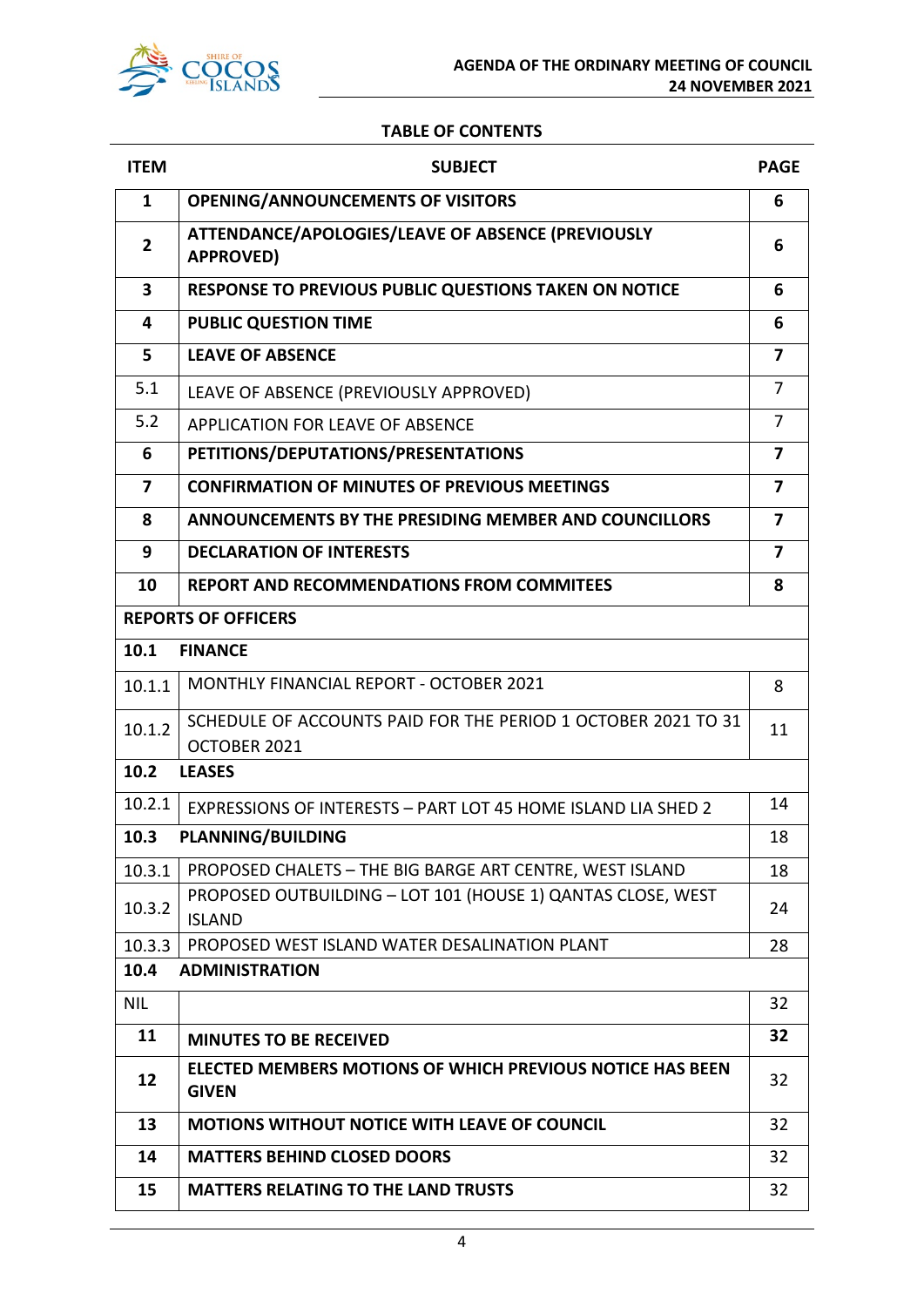

| 15.1       | <b>TRUSTS ADMINISTRATION</b>                               | 34 |
|------------|------------------------------------------------------------|----|
| <b>NIL</b> |                                                            | 34 |
| 15.2       | <b>TRUSTS LEASES</b>                                       | 34 |
| <b>NIL</b> |                                                            | 34 |
| 15.3       | <b>TRUSTS FINANCE</b>                                      | 34 |
| <b>NIL</b> |                                                            | 34 |
| 16         | NEW BUSINESS OF AN URGENT NATURE INTRODUCED BY DECISION OF | 34 |
|            | <b>MEETING (LATE ITEM)</b>                                 |    |
| 17         | <b>CLOSURE</b>                                             | 34 |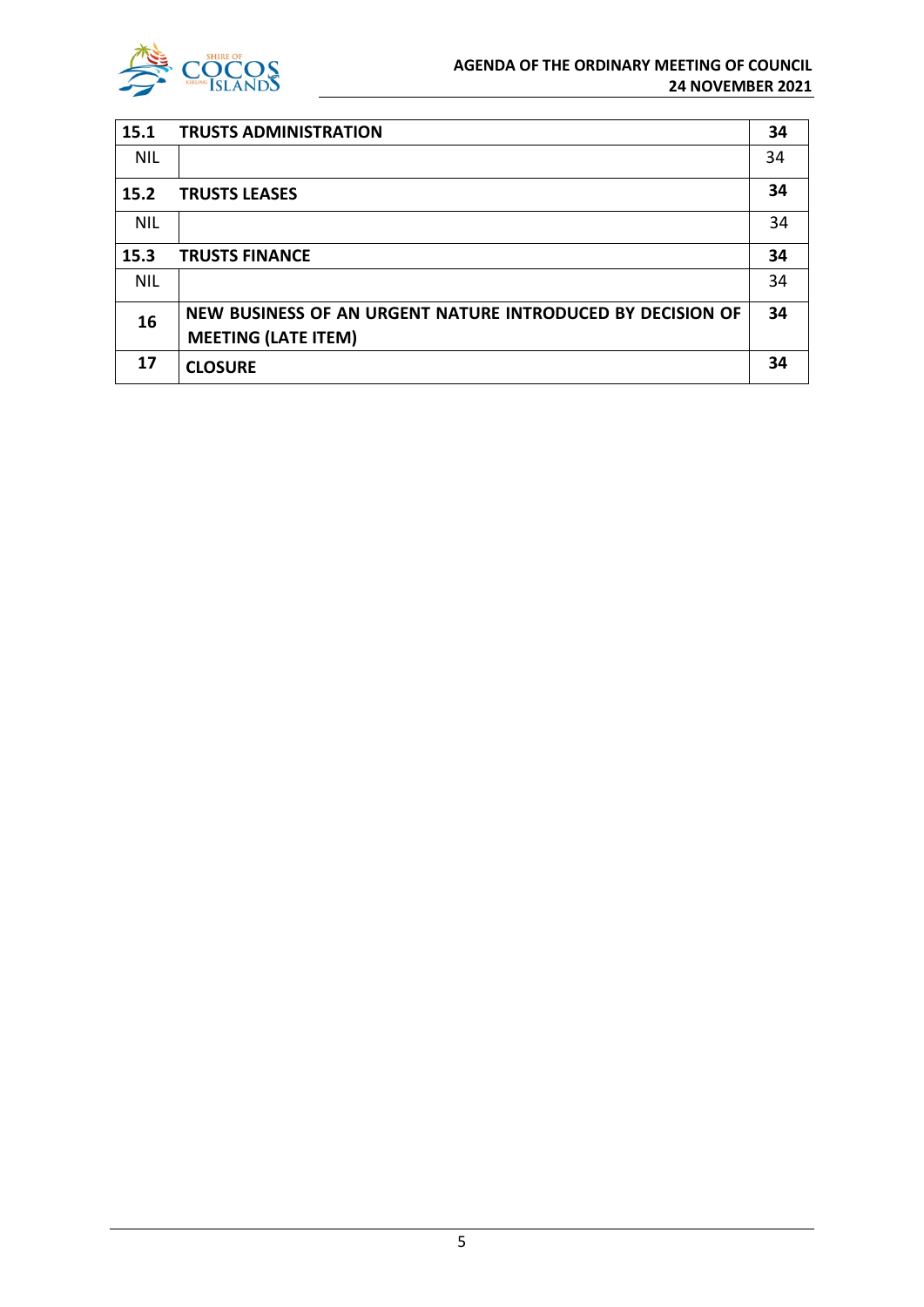

# **1. OPENING/ANNOUNCEMENTS OF VISITORS**

# **2. ATTENDANCE/APOLOGIES/LEAVE OF ABSENCE**

# **3. RESPONSE TO PREVIOUS PUBLIC QUESTIONS TAKEN ON NOTICE**

# **4. PUBLIC QUESTION TIME**

In accordance with section 5.24(1) (a) of the Local Government Act 1995, time is allocated for questions to be raised by members of the public, as follows:

(1) The minimum time to be allocated for the asking of and responding to questions raised by members of the public at ordinary meetings of councils and meetings referred to in regulation 5 is 15 minutes.

(2) Once all the questions raised by members of the public have been asked and responded to at a meeting referred to in sub regulation (1), nothing in these regulations prevents the unused part of the minimum question time period from being used for other matters.

Pursuant to regulation 7(4) (a) of the Local Government (Administration) Regulations 1996, questions from the public must relate to a matter affecting the local government.

In accordance with section 5.25 (1) (f) of the Local Government Act 1995 and the Local Government (Administration) Regulations 1996 regulation 11(e) a summary of each question raised by members of the public at the meeting and a summary of the response to the question will be included in the minutes of the meeting.

Where a question is taken on notice at the meeting, a summary of the response to the question will be included in the agenda for the following Council meeting.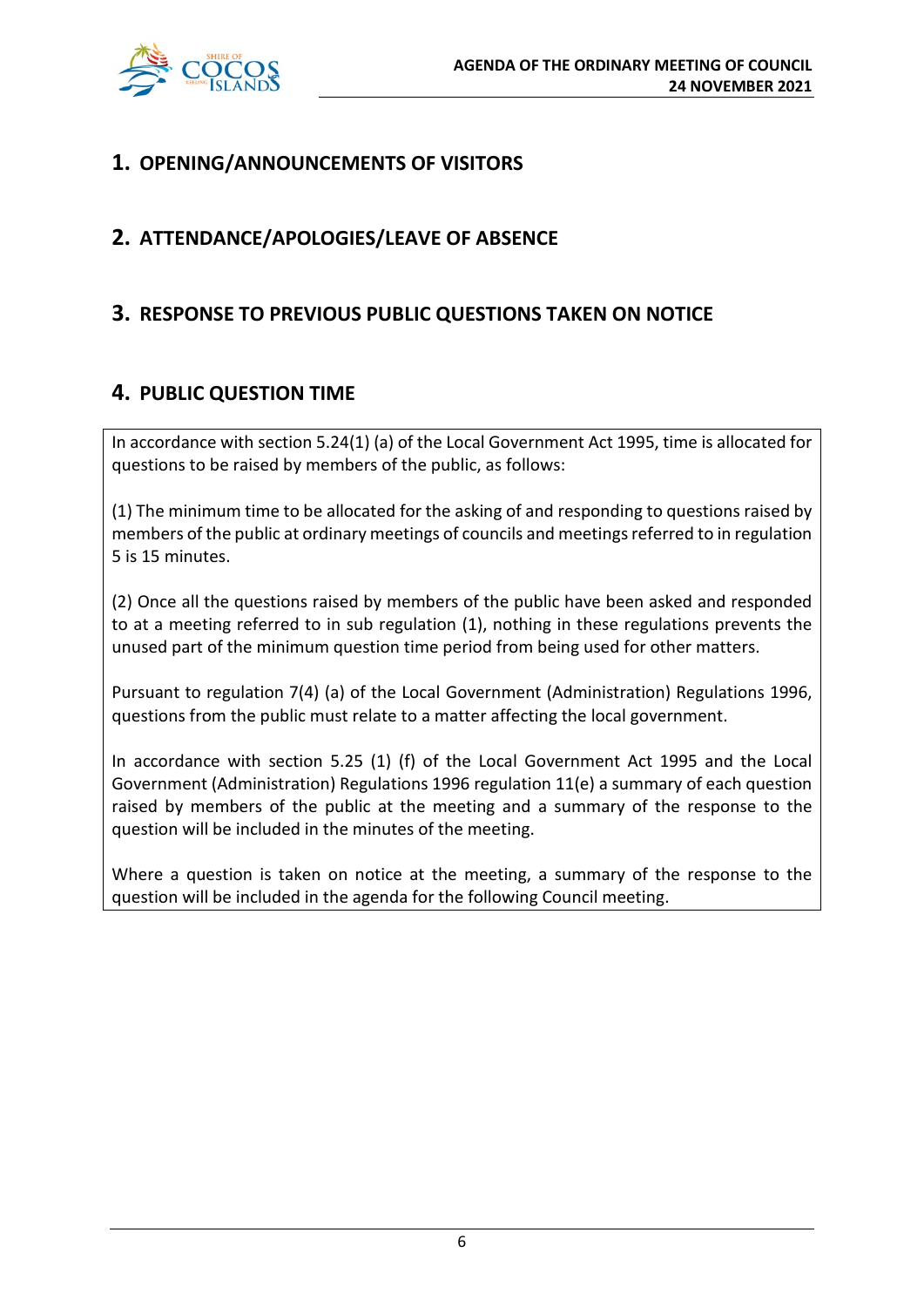

# **5. LEAVE OF ABSENCE**

The Local Government Act 1995 (Section 2.25) provides that a Council may, by resolution, grant leave of absence to a member for Ordinary Council Meetings. A member who is absent, without first obtaining leave of the Council, throughout three consecutive Ordinary meetings of the Council is disqualified from continuing his or her membership of the Council. Disqualification from membership of the Council for failure to attend Ordinary Meetings of the Council will be avoided so long as the Council grants leave prior to the member being absent. The leave cannot be granted retrospectively. An apology for non-attendance at a meeting is not an application for leave of absence.

# **5.1 LEAVE OF ABSENCE (PREVIOUSLY APPROVED)**

| <b>Councillor</b> | Date of Leave | <b>Approved by Council</b> |
|-------------------|---------------|----------------------------|
| <b>NIL</b>        |               |                            |

# **5.2 APPLICATION FOR LEAVE OF ABSENCE**

# **6. PETITIONS/DEPUTATIONS/PRESENTATIONS**

# **7. CONFIRMATION OF MINUTES OF PREVIOUS MEETING(S)**

7.1 Ordinary Council Meeting held on 27 October 2021 - Attachment 7.1

# **OFFICER RECOMMENDATION**

**THAT COUNCIL BY SIMPLE MAJORITY, PURSUANT TO SECTIONS 5.22(2) AND 3.18 OF THE**  *LOCAL GOVERNMENT ACT 1995,* **RESOLVES THAT THE MINUTES OF THE ORDINARY COUNCIL MEETING 27 OCTOBER 2021, AS PRESENTED IN ATTACHMENT 7.1 BE CONFIRMED AS A TRUE AND CORRECT RECORD OF PROCEEDINGS.**

# **8. ANNOUNCEMENTS BY THE PRESIDING MEMBER AND COUNCILLORS**

# **9. DECLARATION OF INTERESTS**

Councillors are to complete a Disclosure of Interest Form for each item they are required to disclose an interest in. The Form should be given to the Presiding Member before the meeting commences. After the meeting, the Form is to be provided to the Governance and Risk Coordinator for inclusion in the Disclosures Register.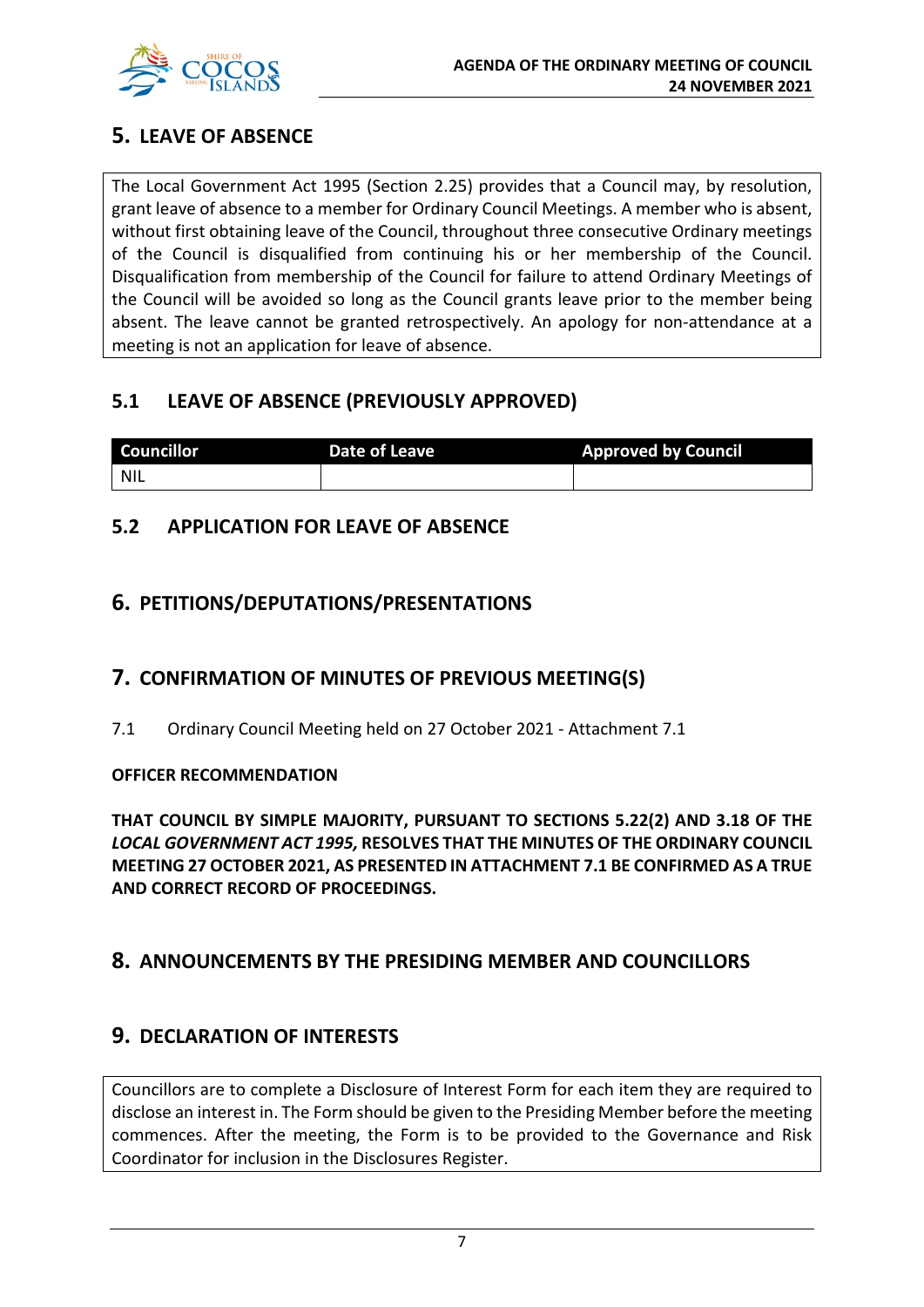

| <b>Name</b> | Item No. Interest Nature |  |
|-------------|--------------------------|--|
|             |                          |  |

# **10. REPORT AND RECOMMENDATIONS OF COMMITTEE**

# **10.1 FINANCE**

# **10.1.1 MONTHLY FINANCIAL REPORT - OCTOBER 2021**

# **Report Information**

| 12 November 2021                                   |
|----------------------------------------------------|
| Not Applicable                                     |
| Not Applicable                                     |
|                                                    |
| Disclosure of Interest:                            |
| Manager Finance & Corporate Services               |
| Shire Wide                                         |
| 10.1.1.1 - Monthly Financial Report - October 2021 |
|                                                    |

# **Authority / Discretion**

# **Definition**

|             | Advocacy       | When Council advocates on its own behalf or on behalf of its<br>community to another level of government/body/agency.                                                                                                                                                                                                                                        |
|-------------|----------------|--------------------------------------------------------------------------------------------------------------------------------------------------------------------------------------------------------------------------------------------------------------------------------------------------------------------------------------------------------------|
| $\boxtimes$ | Executive      | The substantial direction setting and oversight role of the<br>Council. E.g. adopting plans and reports, accepting tenders,<br>directing operations, setting and amending budgets.                                                                                                                                                                           |
|             | Legislative    | Includes adopting local laws, town planning schemes and<br>policies. Review when Council reviews decisions made by<br>officers.                                                                                                                                                                                                                              |
|             | Quasi-Judicial | When Council determines an application / matter that directly<br>affects a person's right and interest. The judicial character arises<br>from the obligations to abide by the principles of natural justice.<br>Examples of Quasi-Judicial authority include town planning<br>applications, building licenses, applications for other permits /<br>licenses. |
|             | Information    | Includes items provides to Council for information purposes only<br>that do not require a decision of Council (i.e. $-$ for noting).                                                                                                                                                                                                                         |

# **Report Purpose**

The purpose of this report is to provide a monthly financial report for October 2021, which includes rating, investment, reserve, debtor, and general financial information to Elected Members in accordance with Section 6.4 of the *Local Government Act 1995 (WA) (CKI)*.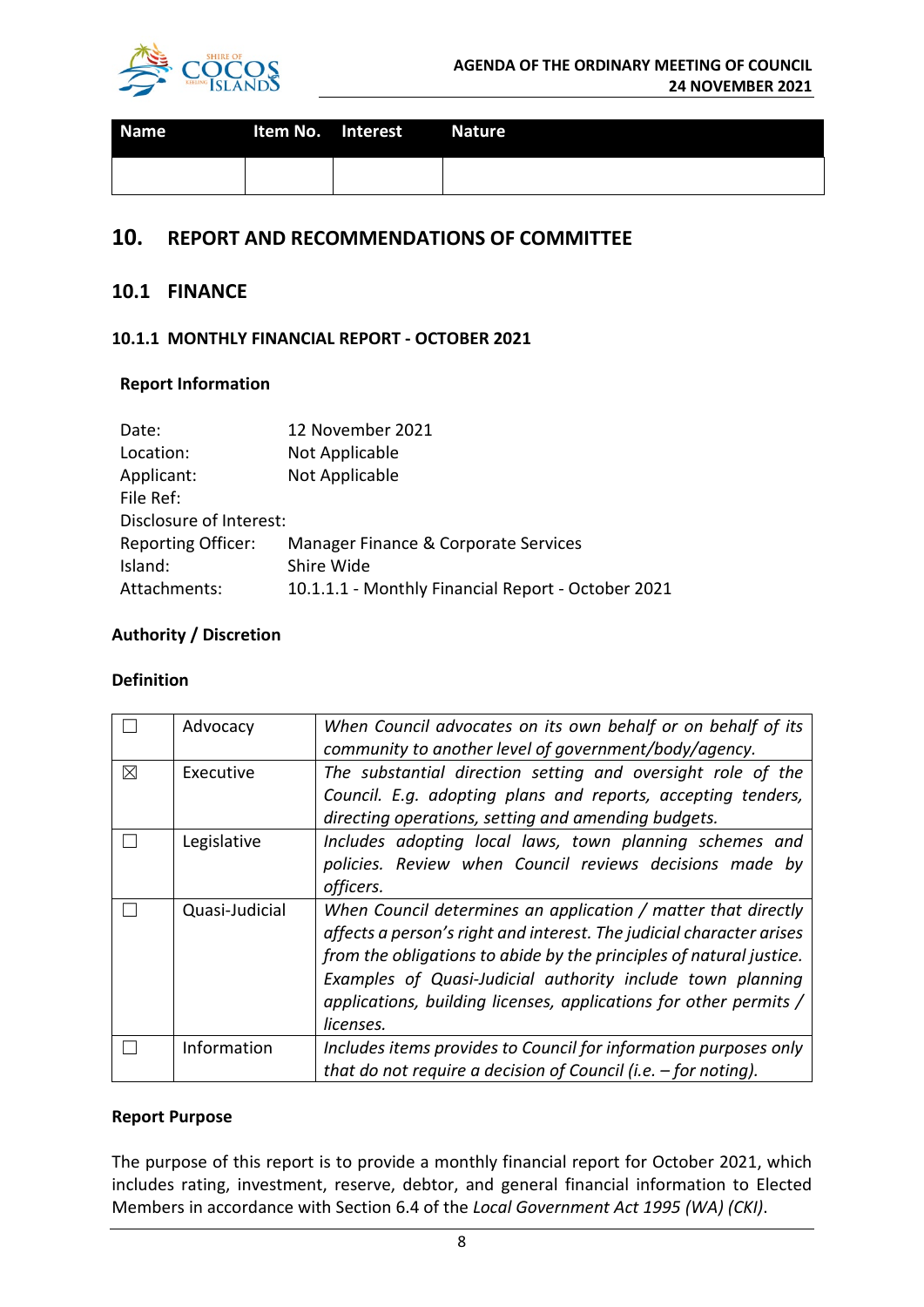

# **Relevant Documents**

Available for viewing at the meeting. Nil

# **Background**

The reporting of monthly financial information is a requirement under section 6.4 of the *Local Government Act 1995 (WA) (CKI)*, and Regulation 34 of the *Local Government (Financial Management) Regulations 1996* and provides oversight of the Shire's finances to Council.

# **Comment**

The period of review is October 2021. The current closing municipal surplus for this period is \$1,571,775 compared to a budget position of \$1,058,199. This is considered a satisfactory result for the Shire as it is maintaining a healthy surplus position.

Income for the October 2021 period year to date is \$3,293,831 which is made up of \$3,233,831 in operating revenues and \$60,000 in non-operating grants, contributions and subsidies received to date. The budget estimated \$3,169,629 would be received for the same period. The variance to budget is \$124,202.

Expenditure for the October 2021 period year to date is \$2,954,324. This is made up of \$2,504,566 in operating expenditure and \$449,759 in capital expenditure. The budget estimated \$3,440,028 would be spent for the same period. The variance to budget is \$485,704.

Details of all significant variances against the current budget are provided in the notes to the Monthly Financial Report contained within Attachment 10.1.1.1.

# **Policy and Legislative Implications**

Regulation 34 of the *Local Government (Financial Management) Regulations 1996* requires all Local Governments to prepare each month a Statement of Financial Activity reporting on the revenue and expenditure for the month.

Financial Management Regulation 34 also requires this statement to be accompanied by:

- a. An explanation of the composition of the net current assets, less committal assets and restricted assets;
- b. An explanation of material variances; and
- c. Such supporting information that is relevant to the Local Government

# **Strategic Implications**

Nil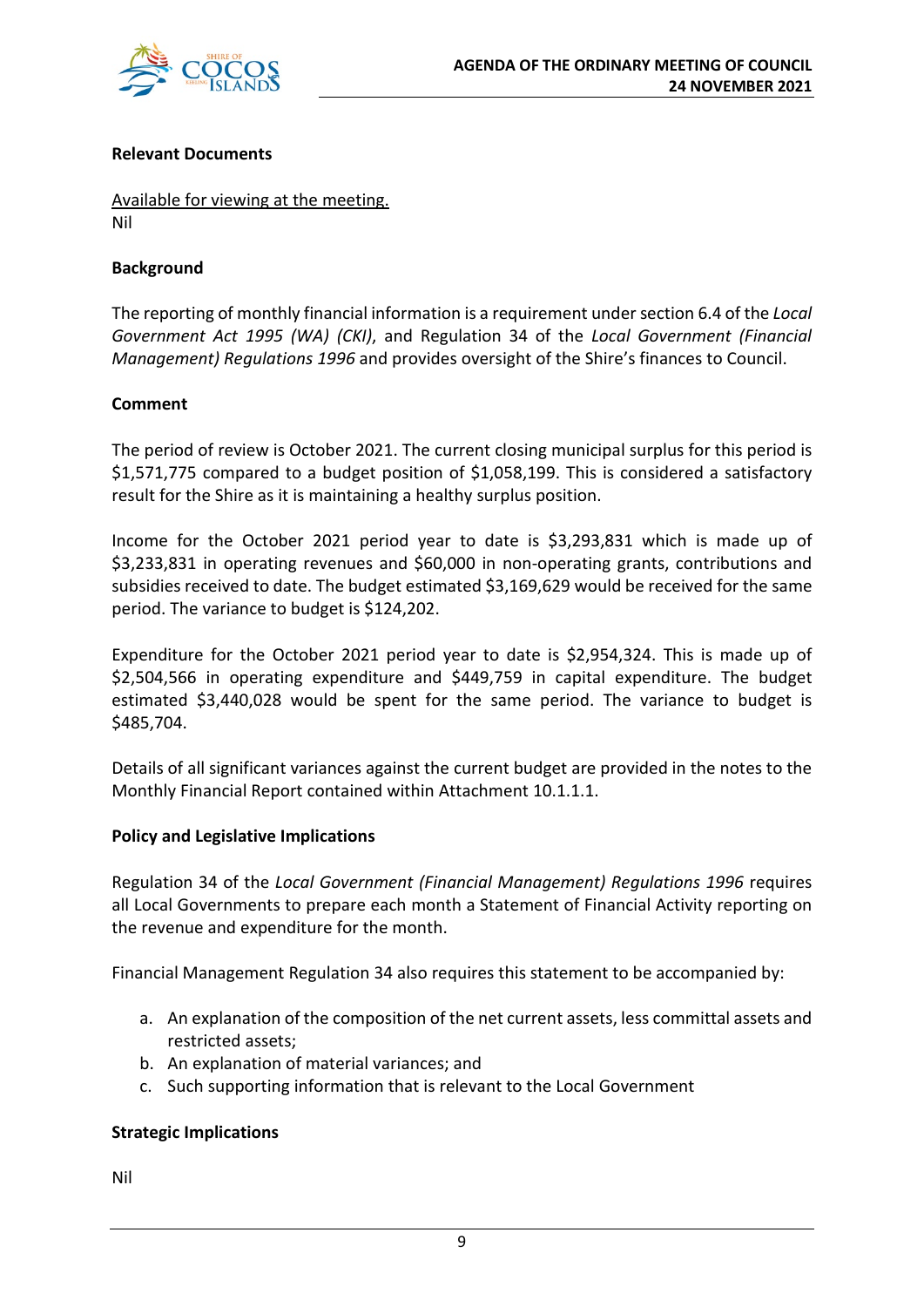

# **Risk Implications**

| <b>Risk Category</b> | <b>Description</b>      | <b>Rating (consequence x</b><br>likelihood) | <b>Mitigation Action</b> |
|----------------------|-------------------------|---------------------------------------------|--------------------------|
| Financial            | That budget             | Moderate (6)                                | Variances are            |
|                      | allocations are         |                                             | monitored and            |
|                      | significantly exceeded. |                                             | highlighted to Council   |
|                      |                         |                                             | on a monthly basis for   |
|                      |                         |                                             | corrective action.       |
| Reputation           | The monthly financial   | Low $(3)$                                   | Procedures in place to   |
|                      | statements are open     |                                             | ensure all expenditure   |
|                      | to public scrutiny.     |                                             | is justifiable.          |
| Compliance           | The report is to be     | Low $(3)$                                   | There are processes in   |
|                      | presented to Council    |                                             | place to ensure          |
|                      | within two months in    |                                             | compliance with          |
|                      | order to comply with    |                                             | legislation.             |
|                      | relevant legislation.   |                                             |                          |
| Fraud                | That the report is      | Low $(3)$                                   | Interim and end of       |
|                      | manipulated.            |                                             | year audits.             |

# **Risk Matrix**

| <b>Consequence /</b><br>Likelihood | Insignificant (1) | Minor (2)        | Medium (3)       | Major (4)        | Extreme (5)      |
|------------------------------------|-------------------|------------------|------------------|------------------|------------------|
| <b>Almost Certain (5)</b>          | Moderate (5)      | <b>High (10)</b> | <b>High (15)</b> | Extreme (20)     | Extreme (25)     |
| Likely (4)                         | Low (4)           | Moderate (8)     | High $(12)$      | <b>High (16)</b> | Extreme (20)     |
| Possible (3)                       | Low (3)           | Moderate (6)     | Moderate (9)     | <b>High (12)</b> | <b>High (15)</b> |
| Unlikely (2)                       | Low (2)           | Low $(4)$        | Moderate (6)     | Moderate (8)     | <b>High (10)</b> |
| <b>Rare (1)</b>                    | Low (1)           | Low $(2)$        | Low(3)           | Low $(4)$        | Moderate (5)     |

# **Conclusion**

That the Monthly Financial Report for the period ending 31 October 2021, including explanations of material variances, be received.

# **OFFICER RECOMMENDATION – ITEM NO 10.1.1**

# **THAT COUNCIL:**

- **1. BY SIMPLE MAJORITY, PURSUANT TO THE** *LOCAL GOVERNMENT (FINANCIAL MANAGEMENT) REGULATIONS 1996* **RECEIVES THE MONTHLY FINANCIAL REPORT FOR THE PERIOD ENDING 31 OCTOBER 2021, AS CONTAINED IN ATTACHMENT 10.1.1.1; AND**
- **2. ACCEPTS THE EXPLANATIONS FOR MATERIAL VARIANCES FOR THE PERIOD ENDING 31 OCTOBER 2021, AS CONTAINED IN ATTACHMENT 10.1.1.1.**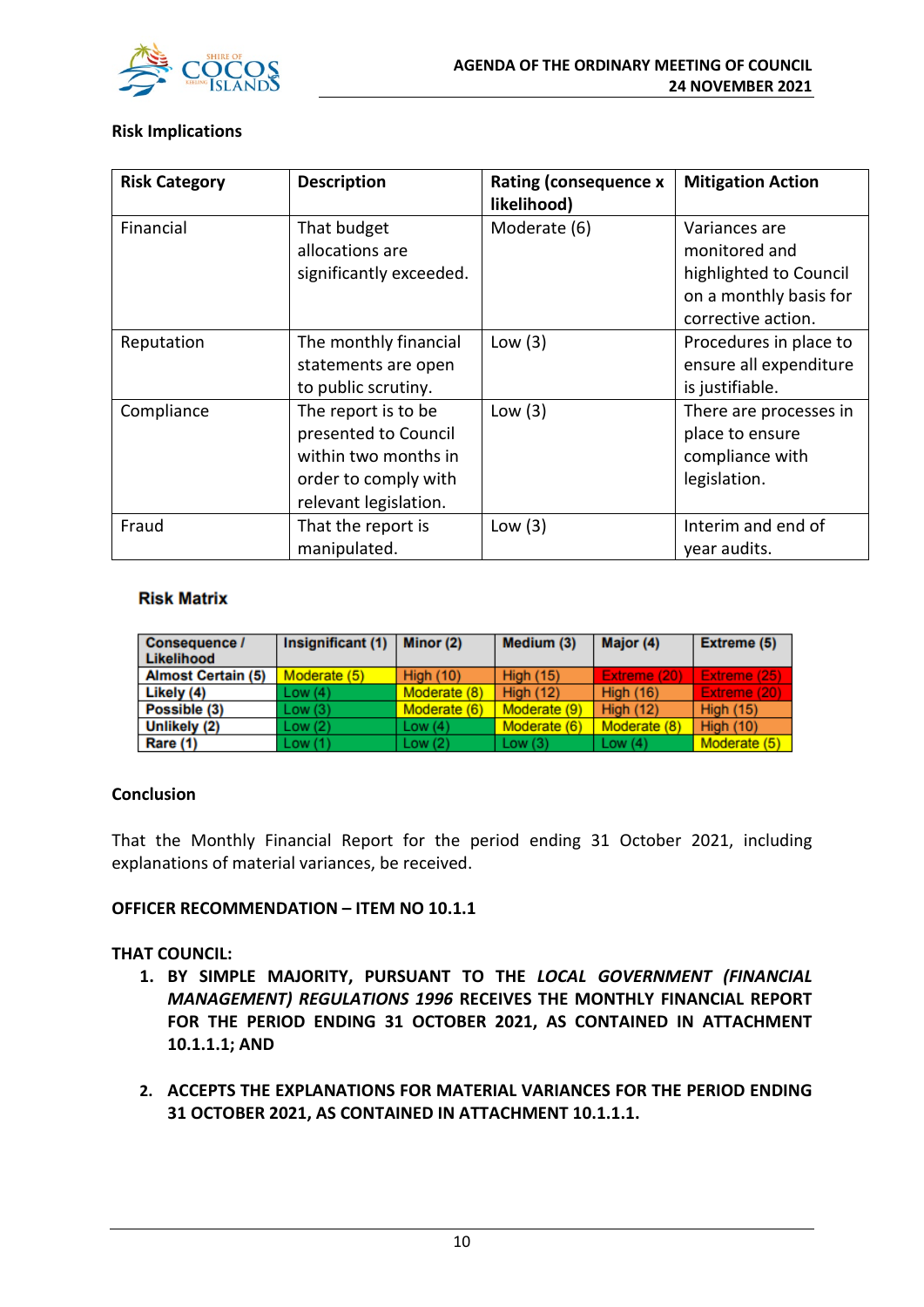

# **10.1.2 SCHEDULE OF ACCOUNTS PAID FOR THE PERIOD 1 OCTOBER 2021 TO 31 OCTOBER 2021**

# **Report Information**

| Date:                     | 09 November 2021                                 |
|---------------------------|--------------------------------------------------|
| Location:                 | Not applicable                                   |
| Applicant:                | Not Applicable                                   |
| File Ref:                 |                                                  |
| Disclosure of Interest:   |                                                  |
| <b>Reporting Officer:</b> | Senior Finance Officer                           |
| Island:                   | Shire Wide                                       |
| Attachments:              | 10.1.2.1 - Schedule of Accounts paid             |
|                           | 10.1.2.2 - Credit Card Transactions October 2021 |

#### **Authority / Discretion**

#### **Definition**

|   | Advocacy       | When Council advocates on its own behalf or on behalf of its         |  |  |
|---|----------------|----------------------------------------------------------------------|--|--|
|   |                | community to another level of government/body/agency.                |  |  |
|   | Executive      | The substantial direction setting and oversight role of the          |  |  |
|   |                | Council. E.g. adopting plans and reports, accepting tenders,         |  |  |
|   |                | directing operations, setting and amending budgets.                  |  |  |
| ⊠ | Legislative    | Includes adopting local laws, town planning schemes and              |  |  |
|   |                | policies. Review when Council reviews decisions made by              |  |  |
|   |                | officers.                                                            |  |  |
|   | Quasi-Judicial | When Council determines an application / matter that directly        |  |  |
|   |                | affects a person's right and interest. The judicial character arises |  |  |
|   |                | from the obligations to abide by the principles of natural justice.  |  |  |
|   |                | Examples of Quasi-Judicial authority include town planning           |  |  |
|   |                | applications, building licenses, applications for other permits /    |  |  |
|   |                | licenses.                                                            |  |  |
|   | Information    | Includes items provides to Council for information purposes only     |  |  |
|   |                | that do not require a decision of Council (i.e. $-$ for noting).     |  |  |

#### **Report Purpose**

The purpose of this report is to present to Council a list of accounts paid under delegated authority for the period 1 October 2021 to 31 October 2021, as required by the *Local Government (Financial Management) Regulations 1996*.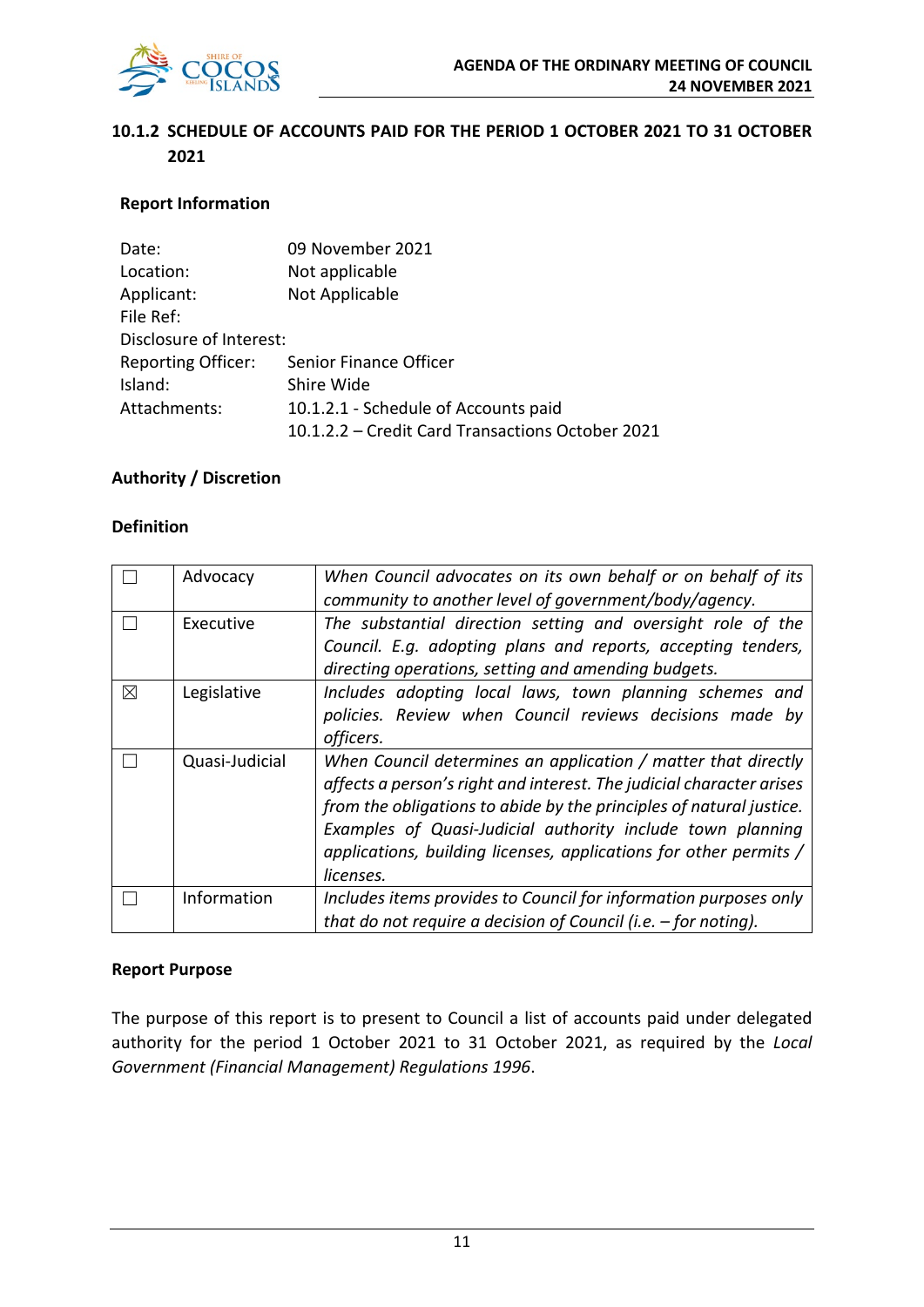

# **Relevant Documents**

Available for viewing at the meeting Nil

# **Background**

Council has delegated, to the Chief Executive Officer, the exercise of its power to make payments from the Shire's Municipal and Trust funds. In accordance with Regulation 13 of the *Local Government (Financial Management) Regulations 1996* a list of accounts paid is to be provided to Council, where such delegation is made.

# **Comment**

The following table summarises the payments for the period by payment type, with full details of the accounts paid contained within Attachment 10.1.2.1.

| <b>Payment Type</b>         | Amount (\$)  |
|-----------------------------|--------------|
| EFT Payments #8439 to #8533 | \$449,517.09 |
| Direct Debit Payment        | \$39,066.95  |
| Cheque Payment              | \$2,229.00   |
| <b>Total Payments</b>       | \$490,813.04 |

Contained within Attachment 10.1.2.2 is a detailed transaction listing of credit card expenditure for the period ended 31 October 2021. This amount is included within the total payments, listed above.

# **Policy and Legislative Implications**

Nil

# **Strategic Implications:**

Nil

# **Risk Implications**

| <b>Risk Category</b> | <b>Description</b>                                        | <b>Rating (consequence x</b><br>likelihood) | <b>Mitigation Action</b>                                                                      |
|----------------------|-----------------------------------------------------------|---------------------------------------------|-----------------------------------------------------------------------------------------------|
| Financial            | That budget<br>allocations are<br>significantly exceeded. | Moderate (6)                                | Variances are<br>monitored and<br>highlighted to Council<br>monthly for corrective<br>action. |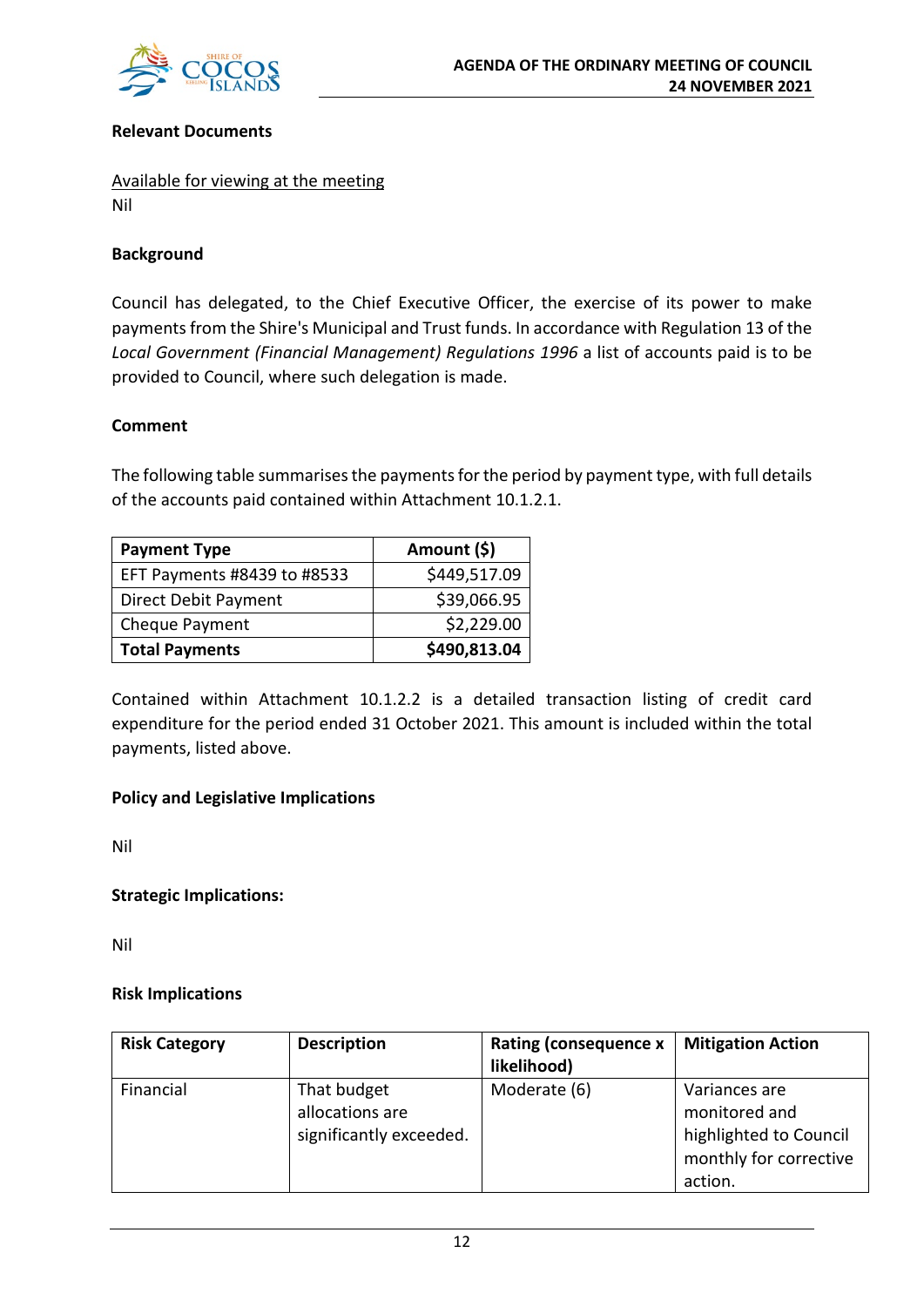

#### **AGENDA OF THE ORDINARY MEETING OF COUNCIL 24 NOVEMBER 2021**

| Reputation | The accounts paid       | Low $(3)$ | Procedures in place to |
|------------|-------------------------|-----------|------------------------|
|            | report is open to       |           | ensure all expenditure |
|            | public scrutiny.        |           | is justifiable.        |
| Compliance | The report is to be     | Low $(3)$ | There are processes in |
|            | presented to Council in |           | place to ensure        |
|            | order to comply with    |           | compliance with        |
|            | relevant legislation.   |           | legislation.           |
| Fraud      | That the report is      | Low $(3)$ | Interim and end of     |
|            | manipulated.            |           | year audits along with |
|            |                         |           | sequence checks.       |

# **Risk Matrix**

| Consequence /<br>Likelihood | Insignificant (1) | Minor (2)        | Medium (3)       | Major (4)        | Extreme (5)      |
|-----------------------------|-------------------|------------------|------------------|------------------|------------------|
| <b>Almost Certain (5)</b>   | Moderate (5)      | <b>High (10)</b> | <b>High (15)</b> | Extreme (20)     | Extreme (25)     |
| Likely (4)                  | Low(4)            | Moderate (8)     | <b>High (12)</b> | <b>High (16)</b> | Extreme (20)     |
| Possible (3)                | Low(3)            | Moderate (6)     | Moderate (9)     | <b>High (12)</b> | <b>High (15)</b> |
| Unlikely (2)                | Low(2)            | Low $(4)$        | Moderate (6)     | Moderate (8)     | <b>High (10)</b> |
| <b>Rare (1)</b>             | Low(1)            | Low(2)           | Low(3)           | Low $(4)$        | Moderate (5)     |

# **Conclusion**

It is recommended that Council receives the reports provided for the period ended 31 October 2021.

# **OFFICER RECOMMENDATION – ITEM NO 10.1.2**

# **THAT COUNCIL:**

- **1. BY SIMPLE MAJORITY, PURSUANT TO REGULATION 13(1) OF THE** *LOCAL GOVERNMENT (FINANCIAL MANAGEMENT) REGULATIONS 1996* **RECEIVES THE REPORT FROM THE CHIEF EXECUTIVE OFFICER ON THE EXERCISE OF DELEGATED AUTHORITY IN RELATION TO PAYMENTS MADE FROM MUNICIPAL OR TRUST FUNDS FOR THE PERIOD 1 OCTOBER 2021 TO 31 OCTOBER 2021 TOTALLING \$490,813.04 AS CONTAINED IN ATTACHMENT 10.1.2.1.**
- **2. RECEIVES THE DETAILED TRANSACTION LISTING OF CREDIT CARD EXPENDITURE FOR THE PERIOD ENDED 31 OCTOBER 2021, AS CONTAINED IN ATTACHMENT 10.1.2.2.**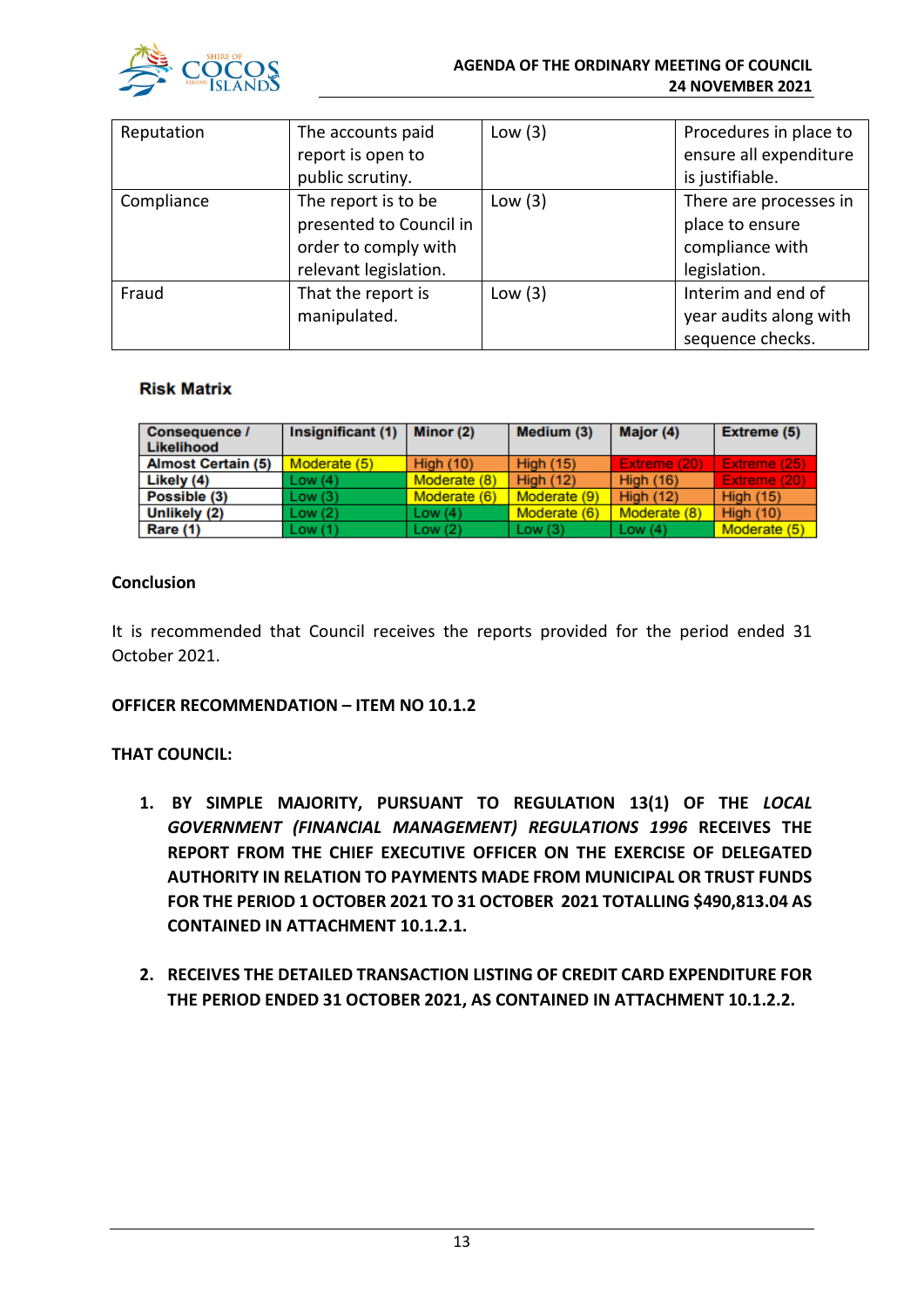

# **10.2 LEASES**

# **10.2.1 EXPRESSIONS OF INTERESTS – PART LOT 45 HOME ISLAND LIA SHED 2**

# **Report Information**

| Date:                     | 19 November 2021                                                                                   |
|---------------------------|----------------------------------------------------------------------------------------------------|
| Location:                 | Part Lot 45 Home Island LIA Shed 2                                                                 |
| Applicant:                |                                                                                                    |
| File Ref:                 |                                                                                                    |
| Disclosure of Interest:   |                                                                                                    |
| <b>Reporting Officer:</b> | Leasing Officer                                                                                    |
| Island:                   | Home Island                                                                                        |
| Attachments:              | 10.2.1.1 - Confidential Attachment Summary of Responses to Further<br><b>Information Requested</b> |
|                           | 10.2.1.2 - Confidential Attachments Full Responses to Further<br><b>Information Requested</b>      |
|                           | 10.2.1.3 - Confidential Attachments Original EOI Applications                                      |

# **Authority / Discretion**

# **Definition**

|   | Advocacy       | When Council advocates on its own behalf or on behalf of its<br>community to another level of government/body/agency.                                                                                                                                                                                                                                        |
|---|----------------|--------------------------------------------------------------------------------------------------------------------------------------------------------------------------------------------------------------------------------------------------------------------------------------------------------------------------------------------------------------|
| ⊠ | Executive      | The substantial direction setting and oversight role of the<br>Council. E.g., adopting plans and reports, accepting tenders,<br>directing operations, setting and amending budgets.                                                                                                                                                                          |
|   | Legislative    | Includes adopting local laws, town planning schemes and<br>policies. Review when Council reviews decisions made by<br>officers.                                                                                                                                                                                                                              |
|   | Quasi-Judicial | When Council determines an application / matter that directly<br>affects a person's right and interest. The judicial character arises<br>from the obligations to abide by the principles of natural justice.<br>Examples of Quasi-Judicial authority include town planning<br>applications, building licenses, applications for other permits /<br>licenses. |
|   | Information    | Includes items provides to Council for information purposes only<br>that do not require a decision of Council (i.e. $-$ for noting).                                                                                                                                                                                                                         |

### **Report Purpose**

To present the request and supporting documentation to Council for consideration to lease Part Lot 45 Home Island LIA Shed 2.

#### **Relevant Documents**

Available for viewing at the meeting.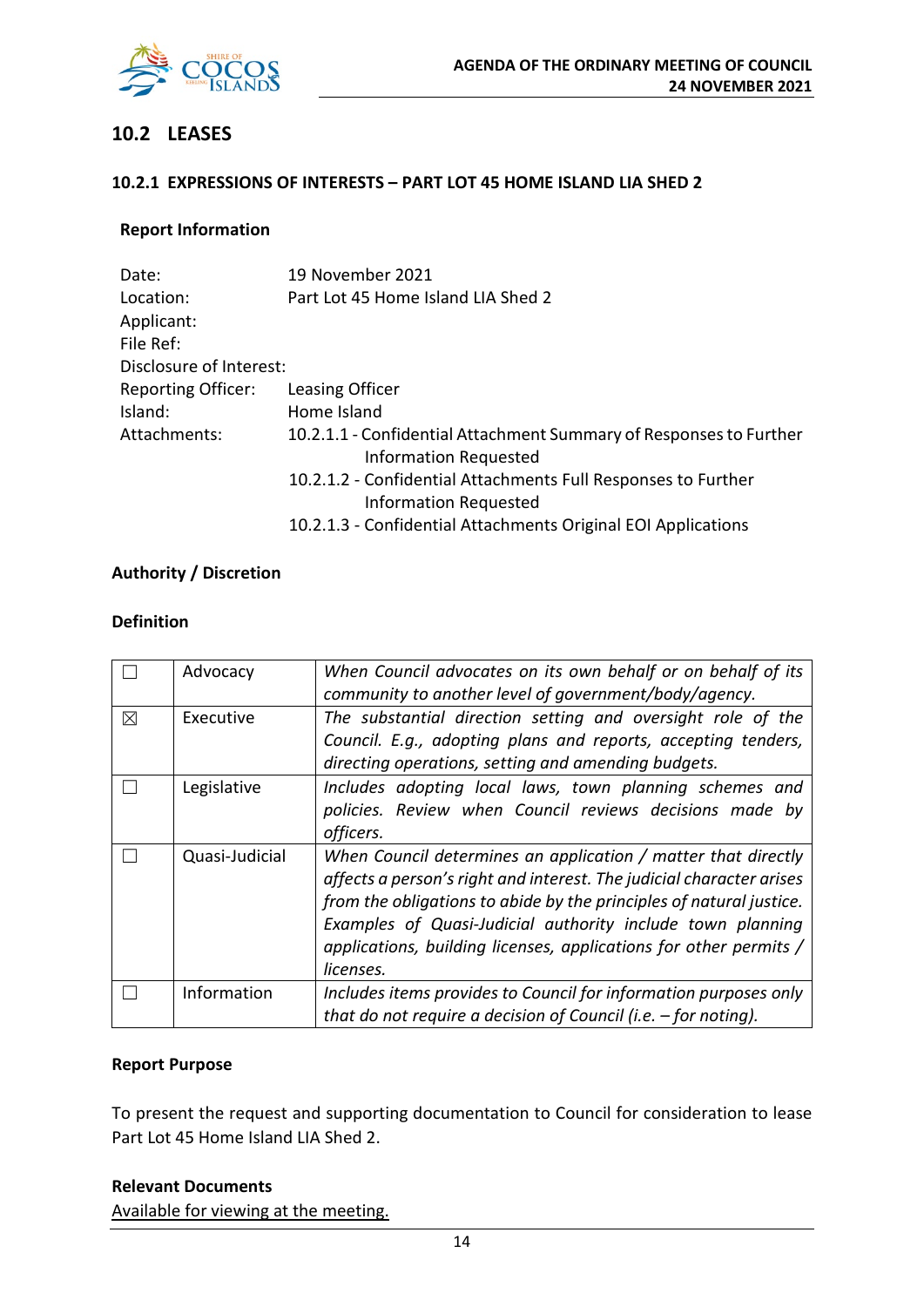

# **Background**

The applications for Part Lot 45 LIA Shed 2 was presented at the Ordinary Council Meeting on Wednesday 27 October 2021. The motion was not passed and the Council requested further information to the following criteria to assist them with their decision:

- 1. Will your business increase employment?
- 2. Will your business encourage and generate new revenue into the community?
- 3. Is the service being offered something that is needed? Is there a demand for this service?
- 4. Do you have the skills to make this business a success?

# **Comment**

Three of the Four initial applicants submitted responses to further information. Further information has been received from:

- Sweet A Lawn Section Maintenance
- Mr Des Chongkin
- CKI Golf Cart Solutions

A summary of the responses to the above criteria is contained in Confidential Attachment 10.2.1.1. Full details of each response is contained in Confidential Attachment 10.2.1.2 and the original responses to the call for Expressions of Interest are also provided in Confidential Attachment 10.2.1.3.

# **Policy and Legislative Implications**

Section 3.58 of the *Local Government Act 1995 (WA) (CKI)*.

# **Financial Implications**

Progressing the EOI to formal lease arrangements will result in revenue to the Shire. A valuation will be requested to determine the annual lease fee.

# **Strategic Implications**

Strategic Community Plan: Key Result Area 1– Economic: Outcome 1.1. Encourage economic stability for the Islands.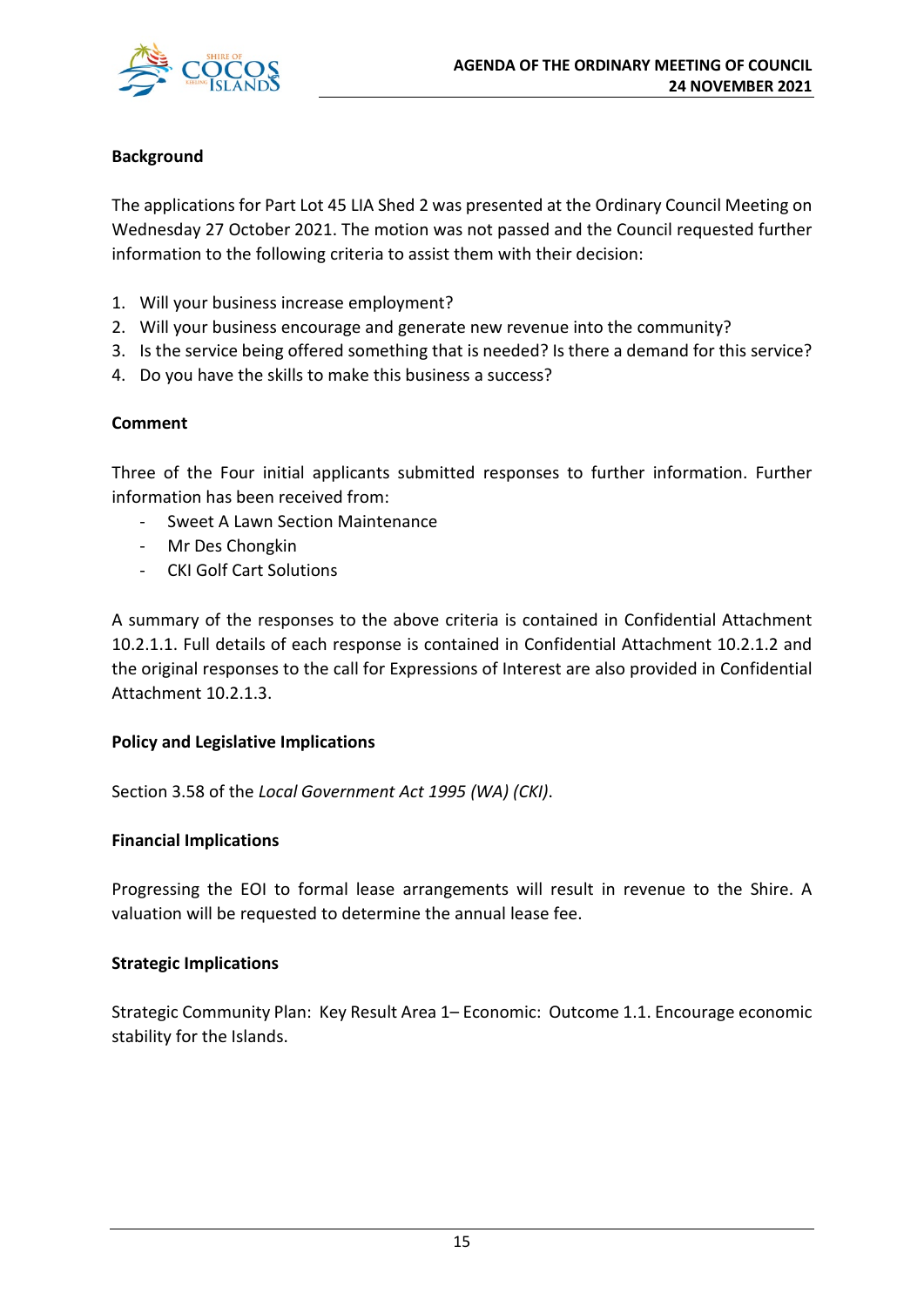

# **Risk Implications**

| <b>Risk Category</b> | <b>Description</b>                                                                                  | Rating (consequence $x \mid$<br>likelihood) | <b>Mitigation Action</b>                                                                                                                                           |
|----------------------|-----------------------------------------------------------------------------------------------------|---------------------------------------------|--------------------------------------------------------------------------------------------------------------------------------------------------------------------|
| Reputation           | No clear process with                                                                               | Minor (6)                                   | Application is assessed                                                                                                                                            |
|                      | selecting applicants                                                                                |                                             | based on the criteria                                                                                                                                              |
|                      | Perceived conflict of<br>Interest by Shire<br>Officers due to<br>applicants employed<br>with Shire. |                                             | Officers have provided<br>comments for Council<br>consideration,<br>however, have left the<br>resolution open for<br>Council to determine<br>successful applicant. |
| Service Interruption | Without a lease, a<br>valuable community<br>service could be<br>disrupted.                          | Moderate (6)                                | This item is being<br>progressed as quickly<br>as possible, while still<br>observing legislative<br>requirements.                                                  |
| Compliance           | The process for leasing<br>does not comply with<br>legislation.                                     | Low $(3)$                                   | The process outlined in<br>this report is<br>consistent with<br>legislative<br>requirements.                                                                       |

# **Risk Matrix**

| Consequence /<br>Likelihood | Insignificant (1) | Minor (2)        | Medium (3)       | Major (4)        | Extreme (5)      |
|-----------------------------|-------------------|------------------|------------------|------------------|------------------|
| <b>Almost Certain (5)</b>   | Moderate (5)      | <b>High (10)</b> | <b>High (15)</b> | Extreme (20)     | Extreme (25)     |
| Likely (4)                  | Low(4)            | Moderate (8)     | <b>High (12)</b> | <b>High (16)</b> | Extreme (20)     |
| Possible (3)                | Low(3)            | Moderate (6)     | Moderate (9)     | <b>High (12)</b> | <b>High (15)</b> |
| Unlikely (2)                | Low (2)           | Low $(4)$        | Moderate (6)     | Moderate (8)     | <b>High (10)</b> |
| <b>Rare (1)</b>             | Low (1)           | Low(2)           | Low $(3)$        | Low $(4)$        | Moderate (5)     |

# **Voting Requirements**

Simple majority

# **Conclusion**

The request for a new lease is presented for Council consideration to award the application based on the information provided through the initial EOI process and the request for further information.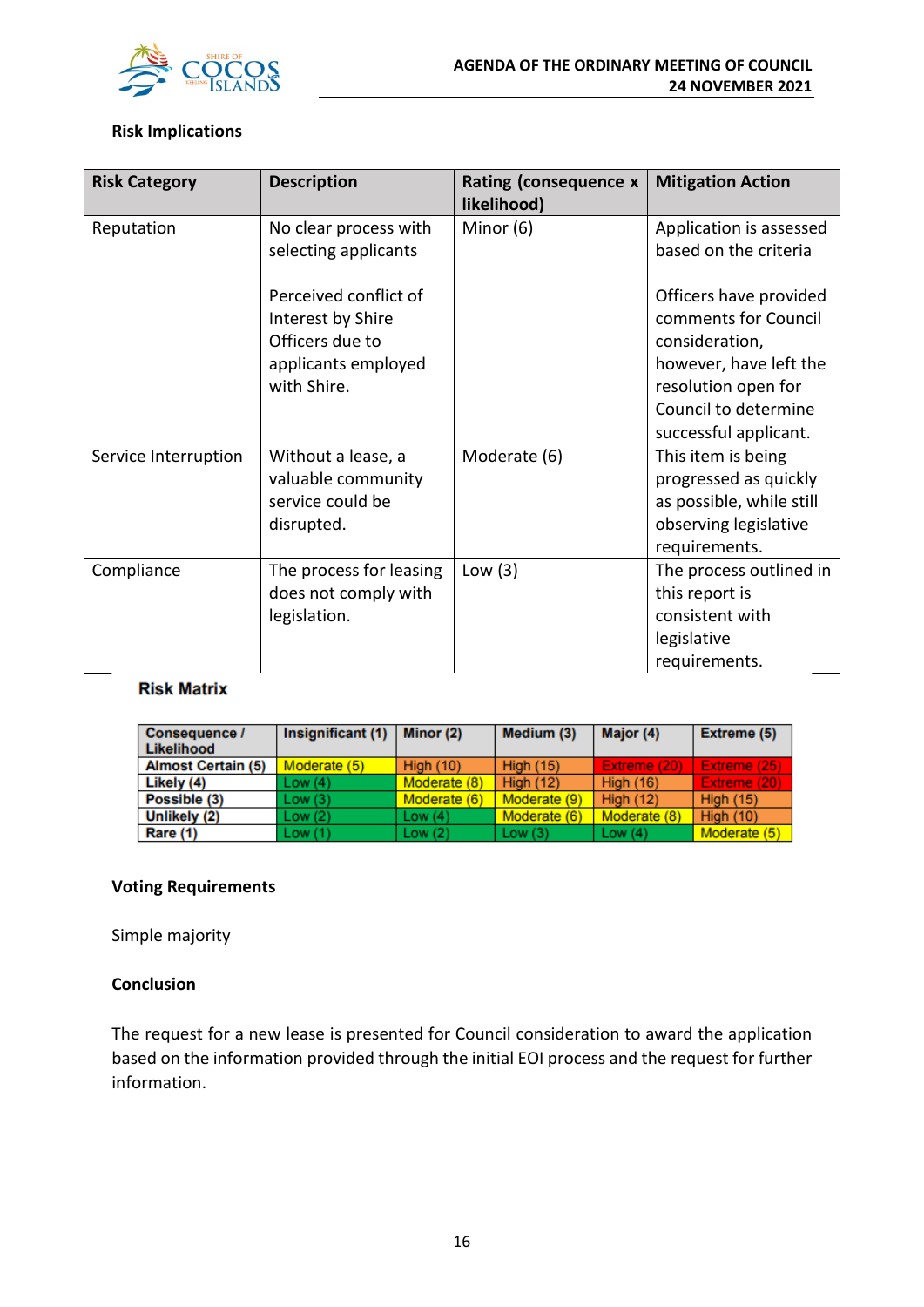

# **OFFICER RECOMMENDATION – ITEM NO 10.2.1**

**THAT COUNCIL, BY SIMPLE MAJORITY, PURSUANT TO SECTION 3.58 OF THE** *LOCAL GOVERNMENT ACT 1995 (WA) (CKI)* **RESOLVES:**

- **1. TO ENTER INTO FORMAL LEASE NEGOTIATIONS WITH \_\_\_\_\_\_\_\_\_\_\_\_\_\_\_\_\_\_ FOR PART LOT 45 HOME ISLAND LIA SHED 2;**
- **2. TO GIVE PUBLIC NOTICE OF THE INTENT (INCLUDING INVITING PUBLIC SUBMISSIONS) TO DISPOSE BY LEASE OF PART LOT 45 HOME ISLAND LIA SHED 2 TO THE SUCCESSFUL APPLICANT AS PER THE SHIRE'S STANDARD COMMERCIAL LEASE TEMPLATE, SUBJECT TO THE FOLLOWING CONDITIONS:**
	- **a. THAT THE LEASE FEE BE SET AS PER THE INDEPENDENT VALUATION, SUBJECT TO ANNUAL CPI REVIEWS, PLUS A ONE-OFF LEASE PREPARATION FEE OF \$257;**
	- **b. THE LEASE OF PROPERTY WILL BE FOR "AS IS WHERE IS" BASIS;**
	- **c. THAT THE PROSPECTIVE LESSEE IS ADVISED THAT THEY WILL BE RESPONSIBLE FOR ALL MAINTENANCE OF THE BUILDING PER THE LEASE CONDITIONS;**
- **3. THAT SHOULD NO OBJECTIONS BE RECEIVED DURING THE PUBLIC NOTICE PERIOD; THE CHIEF EXECUTIVE OFFICER IS AUTHORISED TO ENTER INTO THE LEASE AS PER THE SHIRE'S STANDARD COMMERCIAL LEASE TEMPLATE AND WITH THE CONDITIONS AS OUTLINED ABOVE;**
- **4. THAT IF OBJECTIONS ARE RECEIVED, TO CONSIDER ALL PUBLIC SUBMISSIONS AT THE FIRST ORDINARY MEETING OF COUNCIL FOLLOWING THE CLOSE OF THE PUBLIC SUBMISSION PERIOD;**
- **5. THAT REGULAR INSPECTIONS OF COMMERCIAL TENANCY WILL BE UNDERTAKEN;**
- **6. TO ADVISE THE PROSPECTIVE LESSEE THAT, SHOULD ANY OUTSTANDING MONIES BE OWING TO THE SHIRE, THEY ARE TO BE PAID IN FULL; AND**
- **7. CONSIDER ADDITIONAL LIA SHEDS AT THE NEXT BUDGET REVIEW OR ANNUAL BUDGET PROCESS.**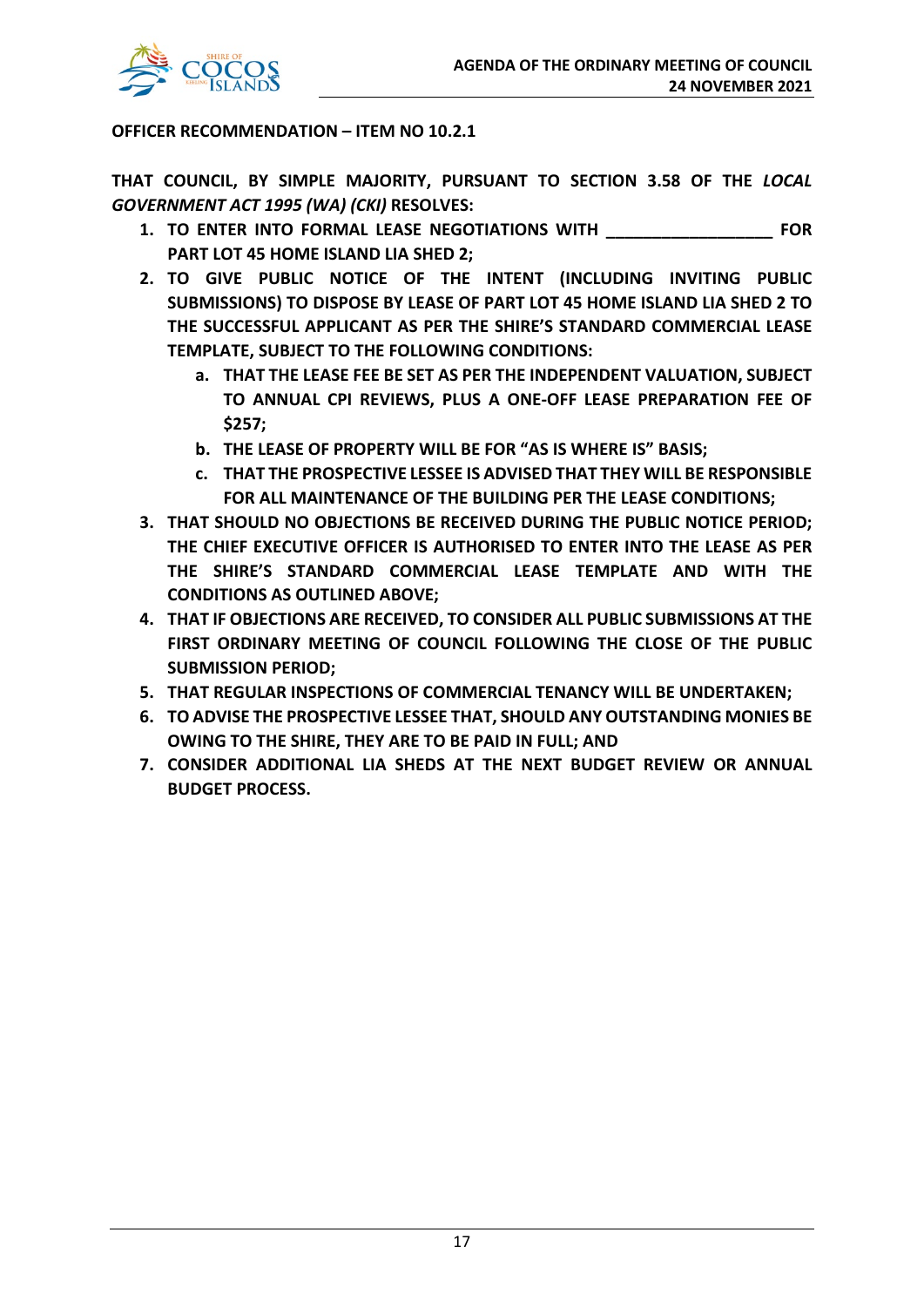

# **10.3 PLANNING/BUILDING**

### **10.3.1 PROPOSED CHALETS – THE BIG BARGE ART CENTRE, WEST ISLAND**

# **Report Information**

| Date:                     | 3 November 2021                                                    |
|---------------------------|--------------------------------------------------------------------|
| Location:                 | Part Lot 100 Sydney Highway, West Island                           |
| Applicant:                | Emma Washer                                                        |
| File Ref:                 | WL100                                                              |
| <b>Reporting Officer:</b> | <b>Chief Executive Officer</b>                                     |
| Island:                   | West Island                                                        |
| Attachments:              | 10.3.1.1 - DA Application - Big Barge Art Centre - CHALET PROPOSAL |

# **Authority / Discretion**

#### **Definition**

|   | Advocacy       | When Council advocates on its own behalf or on behalf of its         |
|---|----------------|----------------------------------------------------------------------|
|   |                | community to another level of government/body/agency.                |
|   | Executive      | The substantial direction setting and oversight role of the          |
|   |                | Council. E.g. adopting plans and reports, accepting tenders,         |
|   |                | directing operations, setting and amending budgets.                  |
|   | Legislative    | Includes adopting local laws, town planning schemes and              |
|   |                | policies. Review when Council reviews decisions made by              |
|   |                | officers.                                                            |
| 図 | Quasi-Judicial | When Council determines an application / matter that directly        |
|   |                | affects a person's right and interest. The judicial character arises |
|   |                | from the obligations to abide by the principles of natural justice.  |
|   |                | Examples of Quasi-Judicial authority include town planning           |
|   |                | applications, building licenses, applications for other permits /    |
|   |                | licenses.                                                            |
|   | Information    | Includes items provides to Council for information purposes only     |
|   |                | that do not require a decision of Council (i.e. $-$ for noting).     |

#### **Report Purpose**

For Council to consider a development application for the construction and use of two short stay chalets upon land leased by The Big Barge Art Centre.

# **Relevant Documents**

Available for viewing at the meeting Development cover letter and concept plans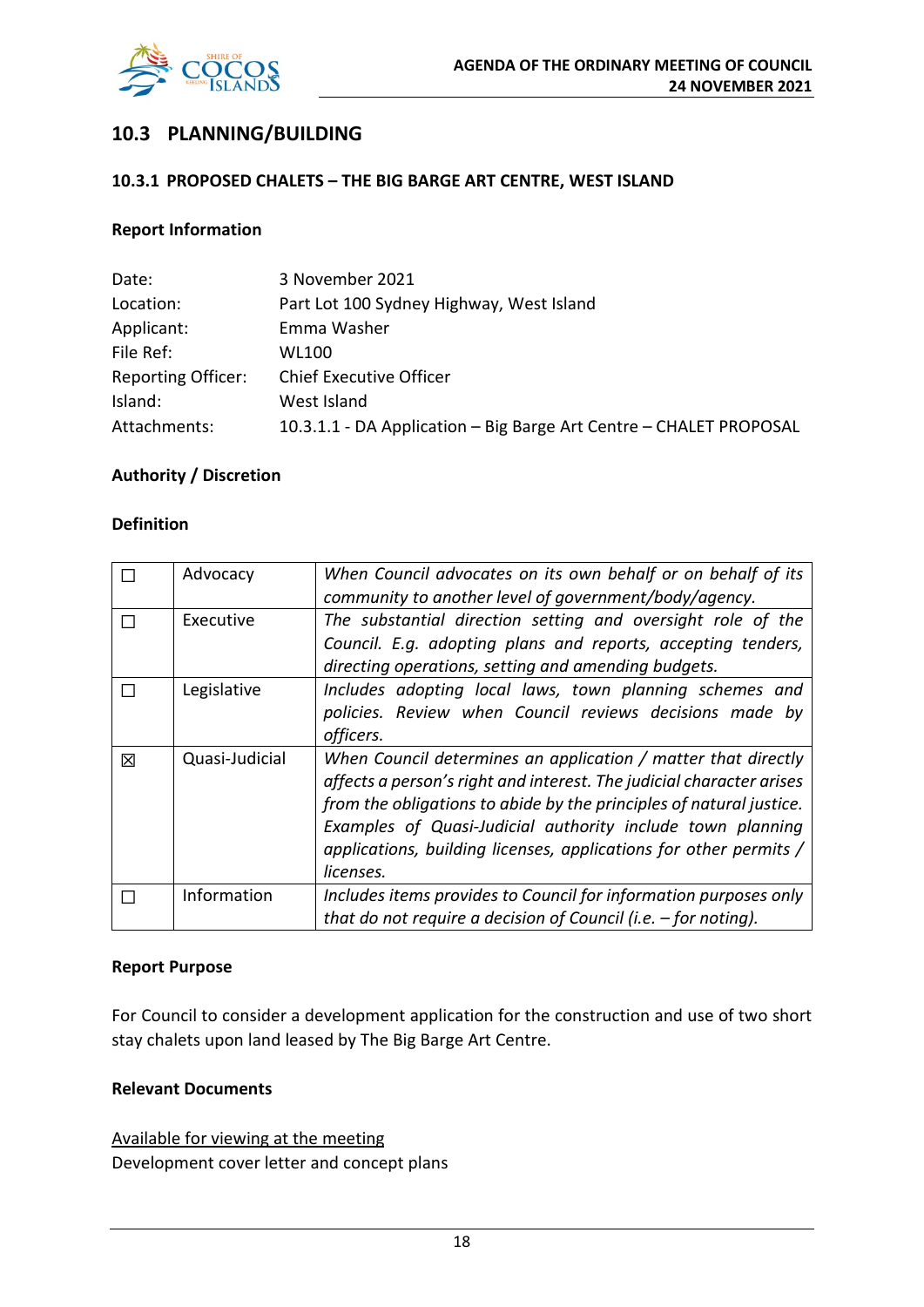

# **Background**

The Big Barge Art Centre has been operating since 2009. Over this time period, the proponent has completed the construction of an art gallery, studio, caretakers residence and café, in addition to obtaining a further 2000sqm trust land above the initial 2000sqm portion leased.

The proponent is now seeking development approval to construct two short stay chalets upon this further leased land. Each chalet will accommodate up to 4 guests at any one time. A number of concept designs of the 44sqm elevated floor system chalets with a mezzanine level are attached to this item for Council's reference.

The chalets are proposed to face the ocean views to the west and will be positioned on the same 1.5m setback alignment of that of the existing structures on the property. The chalets will be separated by 17m and screened with timber and landscaping to create privacy for guests of each.

The proposed land use is considered to fall under the land use classification of 'tourist facility' under Shire's *Local Planning Scheme No.1* (the Scheme)*.* However, the Scheme does not provide a definition for this land use. Nonetheless, the subject property is zoned 'General Rural' under the Scheme where the proposed land use is listed as 'discretionary'; meaning the development is not permitted unless Council exercises discretion in its decision making.

Currently, Council does not have a delegation register in place for statutory town planning approvals, meaning each application must be presented to Council for determination.

# **Comment**

The following development standards of the General Rural Zone apply to this application under the Scheme:

- *All buildings developed within the General Rural zone shall harmonise with the natural setting, be cognisant of the climate and incorporate design features which reflect the cultural background of the Islanders.*
- *No use or development of land within the General Rural zone shall cause, in the opinion of the local government, any adverse impact on the groundwater catchment, soil stability and existing vegetation.*

To ensure compliance with these standards a schedule of final colours and materials; and a landscaping plan are recommended as conditions of development approval to ensure the proponent's efforts in cladding the chalets and revegetating the leased property are to the satisfaction of the Shire. It is noted the development site is outside the freshwater lens area.

Council has recently adopted two policies which also require assessment against this development proposal. Firstly, under the guidance of the Draft Essential Services Policy, the development was referred to the Water Corporation and the Indian Ocean Territories Power Service who provided no objection to the proposal as there are no reticulated essential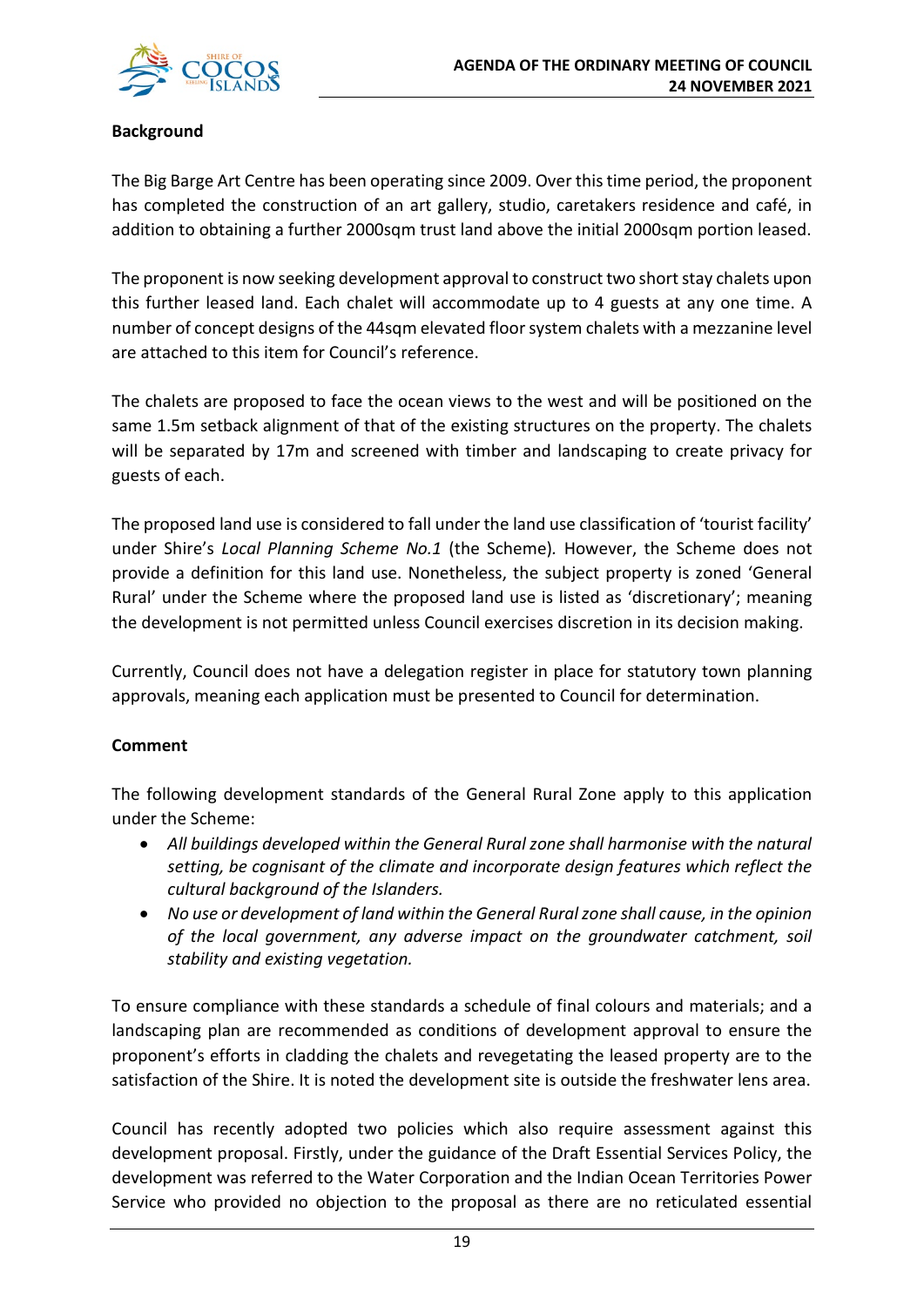

services to the subject property. Nonetheless, these authorities encourage the proponent to consider energy efficiency in their building layout.

Secondly, under the Coastal Development Policy consideration is given to the small, simple nature of the proposed chalets which will be built on elevated floor systems (stumps). This will allow for the development to accommodate coastal process for a period of time until coastal hazards become unbearable in future years. It is recommended Council enforce conditions covering the following in this regard:

- 1. place a notification on the land lease documents notify the tenant of the possibility of the coastal hazards over the next 100 years; and
- 2. require the proponent to remove the development once the hazard reaches a defined event trigger i.e. the development becoming dangerous, or unfit for human habitation.

Approval as a tourist facility will also limit the use of the chalets to short stay accommodation only, meaning any guest can stay up to maximum of 3 months in any succussive 12-month period. This is reinforced as a recommended condition of approval. Furthermore, as no property management plan was submitted with the application, an additional recommended condition of approval calls for such to be approved by the Shire prior to commencement of the accommodation use.

# **Policy and Legislative Implications**

Shire of Cocos (Keeling) Islands Local Planning Scheme No.1

# **Financial Implications**

There are no financial implications associated with this report.

# **Strategic Implications**

Shire of Cocos (Keeling) Islands Strategic Community Plan 2016 – 2026: *Outcome 3.2 Future development is sympathetic to the Islands environment 3.2.1 Maintain and develop infrastructure in-line with community needs and the Islands environment.*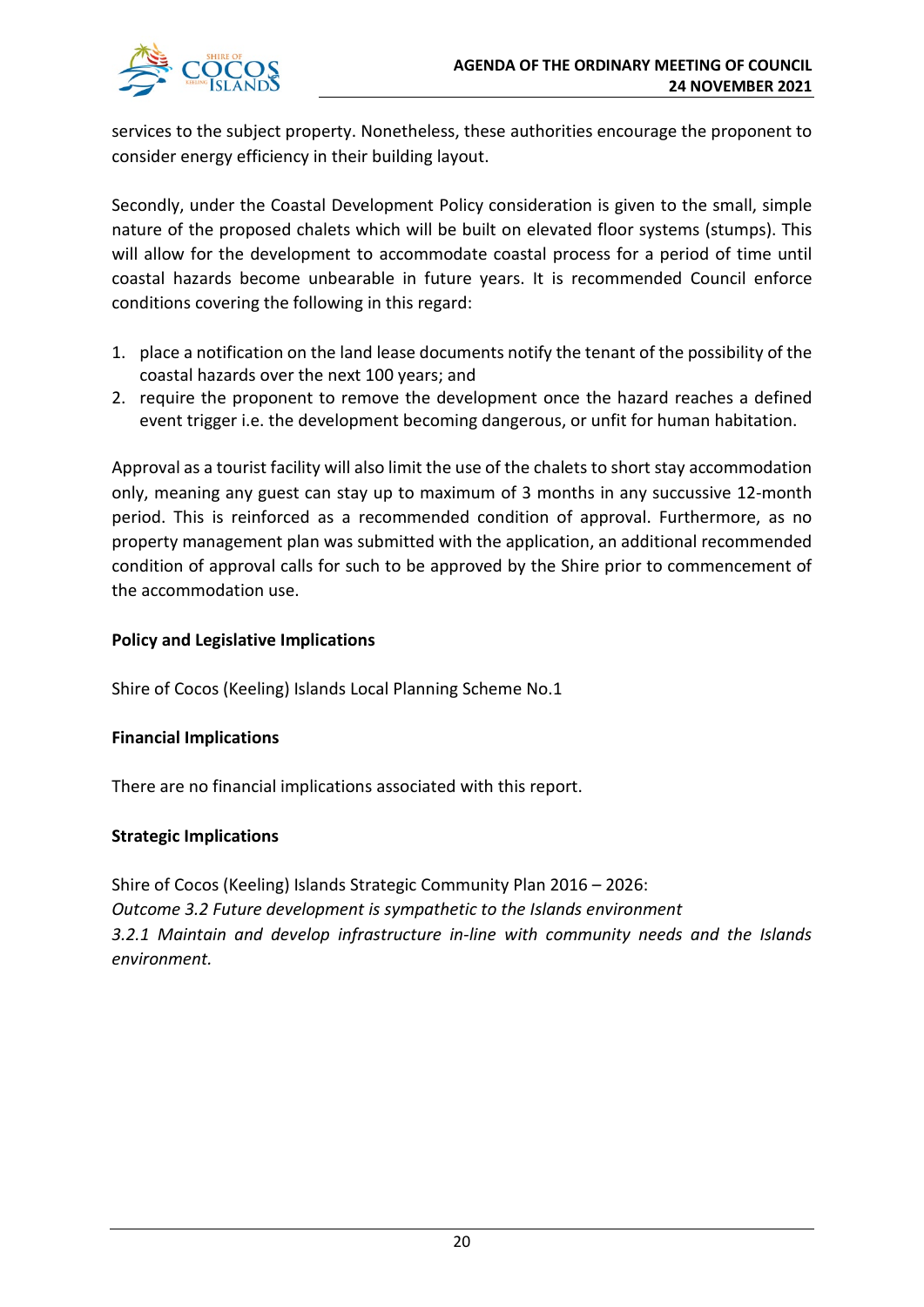

# **Risk Implications**

| <b>Risk Category</b> | <b>Description</b>                                       | <b>Rating (consequence x</b><br>likelihood) | <b>Mitigation Action</b>                            |
|----------------------|----------------------------------------------------------|---------------------------------------------|-----------------------------------------------------|
| Health & Safety      | House fire                                               | Moderate (5)                                | Approval condition -<br>property management<br>plan |
| Compliance           | Building permit not<br>obtained prior to<br>construction | Low(1)                                      | Advice note added to<br>planning approval           |
|                      | Unruly behaviour of<br>guests in a residential<br>area   | Moderate (9)                                | Approval condition<br>enforcement                   |
| Environment          | Coastal hazard impacts                                   | High $(16)$                                 | Approval conditions<br>enforcement                  |

#### **Risk Matrix**

| <b>Consequence /</b><br>Likelihood | Insignificant (1) | Minor (2)        | Medium (3)       | Major (4)        | <b>Extreme (5)</b> |
|------------------------------------|-------------------|------------------|------------------|------------------|--------------------|
| <b>Almost Certain (5)</b>          | Moderate (5)      | <b>High (10)</b> | <b>High (15)</b> | Extreme (20)     | Extreme (25)       |
| Likely (4)                         | Low(4)            | Moderate (8)     | <b>High (12)</b> | <b>High (16)</b> | Extreme (20)       |
| Possible (3)                       | Low(3)            | Moderate (6)     | Moderate (9)     | <b>High (12)</b> | <b>High (15)</b>   |
| Unlikely (2)                       | Low(2)            | Low $(4)$        | Moderate (6)     | Moderate (8)     | <b>High (10)</b>   |
| Rare (1)                           | Low(1)            | Low $(2)$        | Low $(3)$        | Low $(4)$        | Moderate (5)       |

#### **Voting Requirements**

Simple Majority

#### **Conclusion**

Given the relevant planning concerns can be addressed by conditions of approval, the officer supports the proposal subject to enforcement of such development conditions.

# **OFFICER RECOMMENDATION – ITEM NO 10.3.1**

**THAT COUNCIL, BY SIMPLE MAJORITY, PURSUANT TO THE** *SHIRE OF COCOS (KEELING) ISLANDS LOCAL PLANNING SCHEME NO.1***, RESOLVES TO GRANT DEVELOPMENT APPROVAL FOR THE LAND USE OF TOURIST FACILITY UPON PART LOT 100 SYDNEY HIGH, WEST ISLAND FOR THE CONSTRUCTION OF TWO SHORT STAY CHALETS SUBJECT TO THE FOLLOWING CONDITIONS AND ADVICE NOTES:** 

#### **CONDITIONS:**

**1. DEVELOPMENT MAY BE CARRIED OUT ONLY IN ACCORDANCE WITH THE DETAILS OF THE APPLICATION AS APPROVED HEREIN AND ANY APPROVED PLAN.**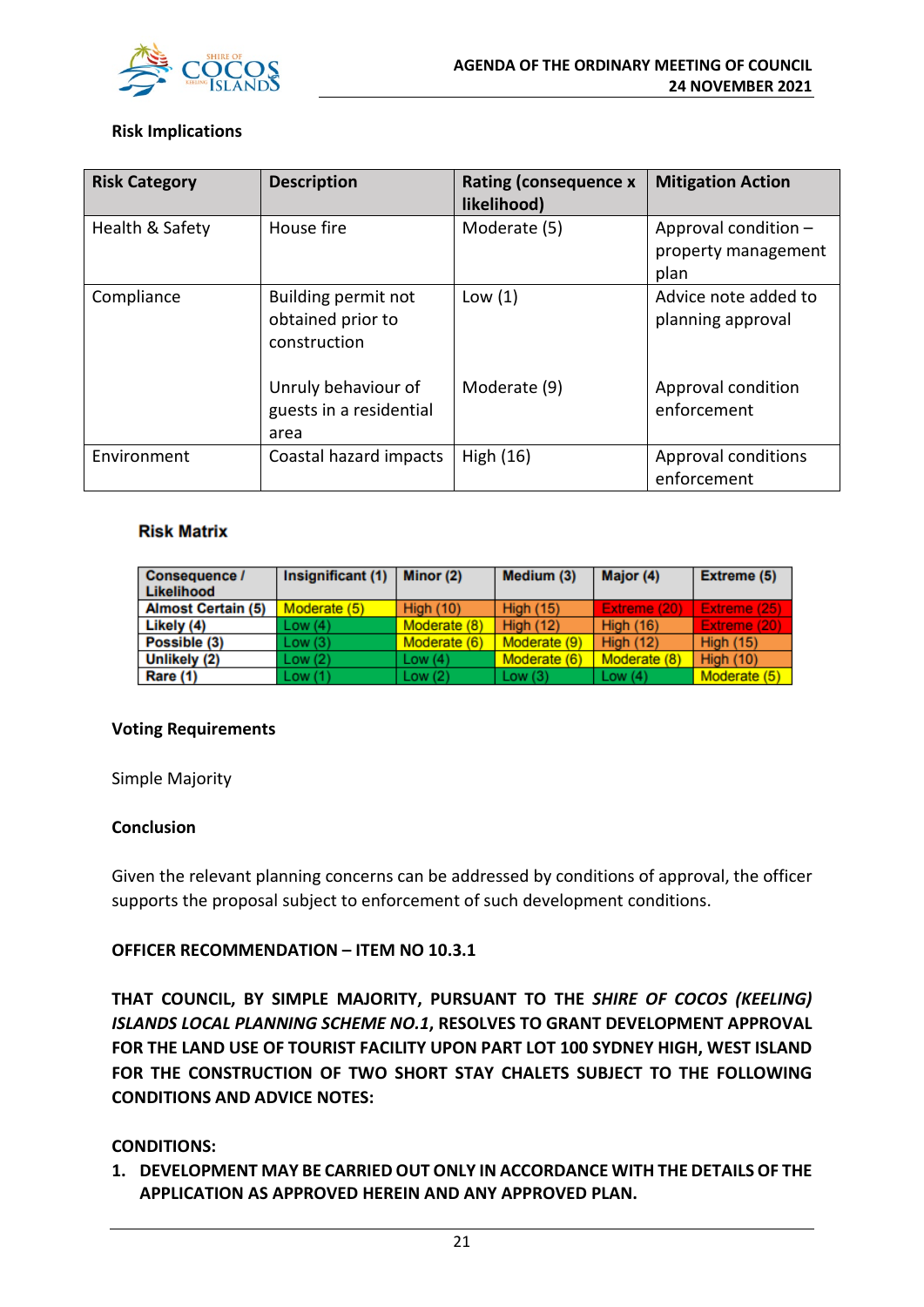

- **2. ANY ADDITIONAL DEVELOPMENT WHICH IS NOT IN ACCORDANCE WITH THE APPLICATION THE SUBJECT OF THIS APPROVAL OR ANY CONDITION OF APPROVAL WILL REQUIRE THE FURTHER APPROVAL OF THE SHIRE OF COCOS (KEELING) ISLANDS.**
- **3. DEVELOPMENT PLANS AND A SCHEDULE OF THE COLOUR AND TEXTURE OF THE BUILDING MATERIALS, DEMONSTRATING THAT THE PROPOSED DEVELOPMENT COMPLEMENTS THE SURROUNDING AREA, MUST BE SUBMITTED TO AND APPROVED BY THE SHIRE OF COCOS (KEELING) ISLANDS, PRIOR TO LODGING AN APPLICATION FOR A BUILDING PERMIT. THE DEVELOPMENT MUST BE FINISHED, AND THEREAFTER MAINTAINED, IN ACCORDANCE WITH THE PLANS AND SCHEDULE PROVIDED TO AND APPROVED BY THE SHIRE OF COCOS (KEELING) ISLANDS, PRIOR TO OCCUPATION OF THE DEVELOPMENT.**
- **4. GUESTS OF THE TOURIST FACILITY ARE TO BE SHORT STAY ONLY, MEANING NO GUEST SHALL OCCUPY THE SERVICED APARTMENT FOR MORE THAN A TOTAL OF THREE MONTHS IN ANY ONE TWELVE-MONTH PERIOD.**
- **5. THE DEVELOPMENT MUST NOT CAUSE NUISANCE OR DEGRADE THE AMENITY OF THE LOCALITY IN ANY WAY, INCLUDING BY REASON OF THE EMISSION OF NOISE, LIGHT, ODOUR, FUMES, SMOKE, VAPOUR OR OTHER POLLUTANT, OR IMPACT ON PUBLIC SAFETY OR OTHERWISE; TO THE SATISFACTION OF THE SHIRE OF COCOS (KEELING) ISLANDS.**
- **6. PRIOR TO COMMENCEMENT OF THE APPROVED USE AS SERVICED APARTMENT, A 'PROPERTY MANAGEMENT PLAN' MUST BE SUBMITTED AND THEREAFTER APPROVED BY THE SHIRE OF COCOS (KEELING) ISLANDS. THIS MANAGEMENT PLAN SHALL INCLUDE DETAILS ON THE CODE OF CONDUCT OF GUESTS, AND THE FIRE AND EMERGENCY PROTOCOLS AND EQUIPMENT OF THE TOURIST FACILITY.**
- **7. THIS DEVELOPMENT APPROVAL IS GRANTED FOR A LIMITED PERIOD AND SHALL EXPIRE UPON THE EARLIEST OCCURRENCE OF ANY ONE OF THE FOLLOWING EVENTS;**
	- **a. THE EXPIRATION OF A PERIOD OF 20 YEARS FROM THE DATE OF THIS APPROVAL;**
	- **b. WHEN WATER, SEWERAGE OR ELECTRICITY IS NO LONGER AVAILABLE AS THE SERVICE HAS REMOVED OR DECOMMISSIONED DUE TO A COASTAL HAZARD.**
- **8. UPON THE EXPIRY OF THE DEVELOPMENT APPROVAL IN ACCORDANCE WITH CONDITION 7, THE LEASEHOLDER SHALL AT THE LEASEHOLDER'S COST:** 
	- **a. REMOVE THE DEVELOPMENT; AND**
	- **b. REHABILITATE THE LAND TO ITS PREDEVELOPMENT CONDITION TO THE SPECIFICATIONS OF THE SHIRE OF COCOS (KEELING) ISLANDS.**
- **9. PRIOR TO LODGING AN APPLICATION FOR A BUILDING PERMIT, THE FOLLOWING NOTIFICATION PURSUANT TO** *STATE PLANNING POLICY 2.6 COASTAL PLANNING* **(OR AS AMENDED) MUST BE PLACED ON THE LEASE TITLE OF THE LOT, AT THE FULL COST OF THE LEASEHOLDER, TO ALERT CURRENT AND FUTURE LEASEHOLDERS TO THE LIKELY FUTURE COASTAL HAZARD IMPACTS ON THE PROPERTY:**
	- **a. "VULNERABLE COASTAL AREA – THIS LOT IS LOCATED IN AN AREA LIKELY TO BE SUBJECT TO COASTAL EROSION AND/OR INUNDATION OVER THE NEXT 100 YEARS."**
	- **b. "DEVELOPMENT ON THIS LOT IS SUBJECT TO CONDITIONS OF DEVELOPMENT APPROVAL WHICH LIMIT THE TERM OF THE APPROVAL, AND WHICH REQUIRE THE DEVELOPMENT TO BE REMOVED AND THE LAND REINSTATED TO ITS PREDEVELOPMENT CONDITION. REFER TO THE SHIRE OF COCOS (KEELING) ISLAND FOR DETAILS."**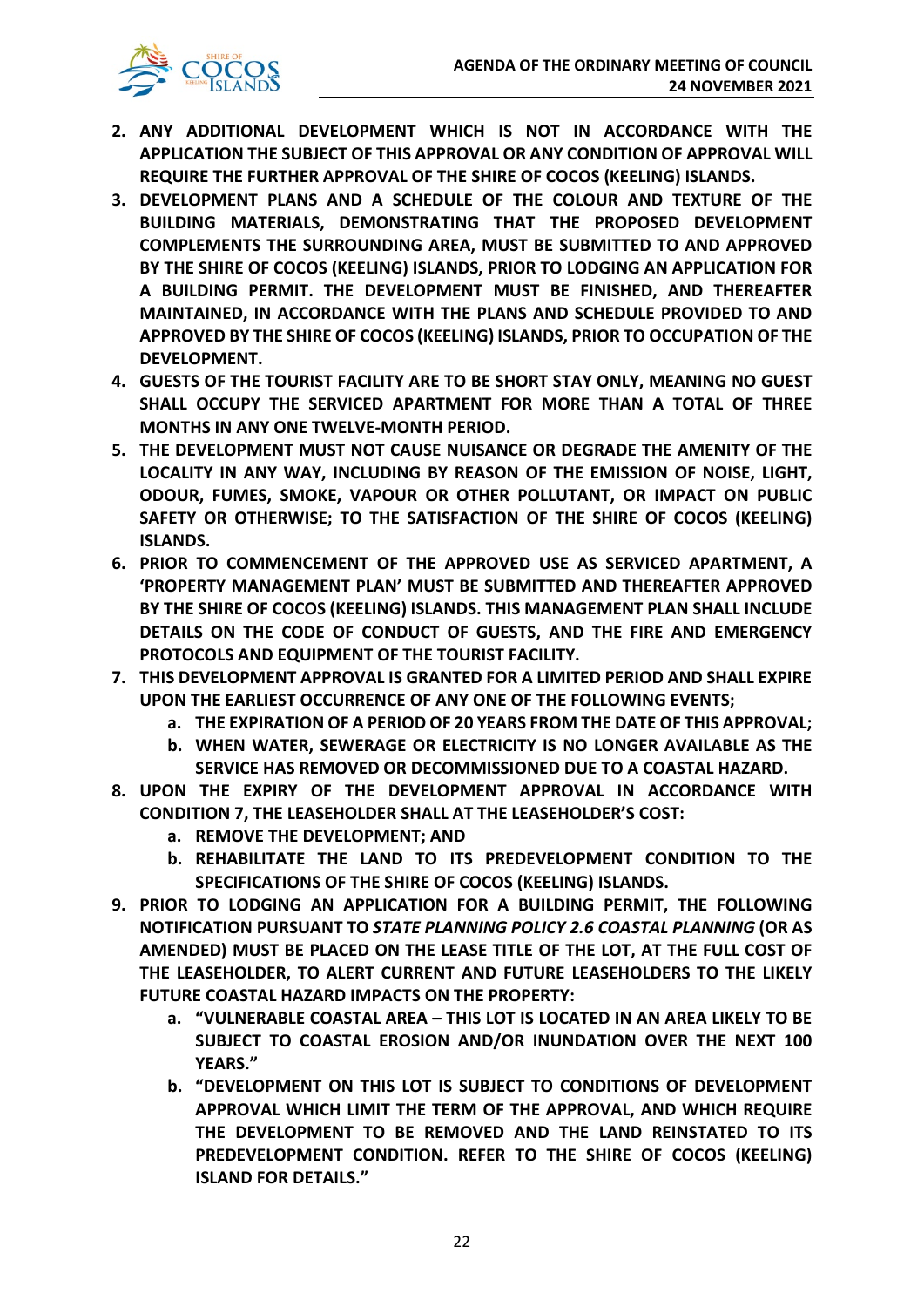

**10. PRIOR TO LODGING AN APPLICATION FOR A BUILDING PERMIT, A DETAILED LANDSCAPING PLAN FOR THE SUBJECT SITE MUST BE SUBMITTED TO AND APPROVED BY THE SHIRE OF COCOS (KEELING) ISLANDS.** 

**ADVICE NOTES:** 

- **A. THIS IS A DEVELOPMENT APPROVAL OF THE SHIRE OF COCOS (KEELING) ISLANDS UNDER ITS** *LOCAL PLANNING SCHEME NO.1***. IT IS NOT AN APPROVAL TO COMMENCE OR CARRY OUT DEVELOPMENT UNDER ANY OTHER LAW. IT IS THE RESPONSIBILITY OF THE APPLICANT/LANDOWNER TO OBTAIN ANY OTHER NECESSARY APPROVALS, CONSENTS, PERMITS AND LICENSES REQUIRED UNDER ANY OTHER LAW, AND TO COMMENCE AND CARRY OUT DEVELOPMENT IN ACCORDANCE WITH ALL RELEVANT LAWS.**
- **B. IF THE DEVELOPMENT, THE SUBJECT OF THIS APPROVAL IS NOT SUBSTANTIALLY COMMENCED WITHIN A PERIOD OF TWO (2) YEARS, THE APPROVAL SHALL LAPSE AND BE OF NO FURTHER EFFECT.**
- **C. WHERE AN APPROVAL HAS SO LAPSED, NO DEVELOPMENT SHALL BE CARRIED OUT WITHOUT THE FURTHER APPROVAL OF THE LOCAL GOVERNMENT HAVING FIRST BEEN SOUGHT AND OBTAINED.**
- **D. THE APPLICANT IS TO IMPLEMENT AND MAINTAIN REPORTING MECHANISMS FOR COMPLAINTS CONCERNING THE OPERATION OF THE SERVICED APARTMENT. IN THE EVENT OF A SUBSTANTIATED COMPLAINT BEING RECEIVED THE APPLICANT IS REQUIRED TO DEMONSTRATE MITIGATION RESPONSE(S) TO THE APPROVAL OF THE SHIRE OF COCOS (KEELING) ISLANDS.**
- **E. SHOULD THE APPLICANT BE AGGRIEVED BY THE DECISION (IN PART OR WHOLE) THERE IS A RIGHT PURSUANT TO THE** *PLANNING AND DEVELOPMENT ACT 2005* **TO HAVE THE DECISION REVIEWED BY THE STATE ADMINISTRATIVE TRIBUNAL. SUCH AN APPLICATION MUST BE LODGED WITHIN TWENTY-EIGHT (28) DAYS FROM THE DATE OF THE DECISION.**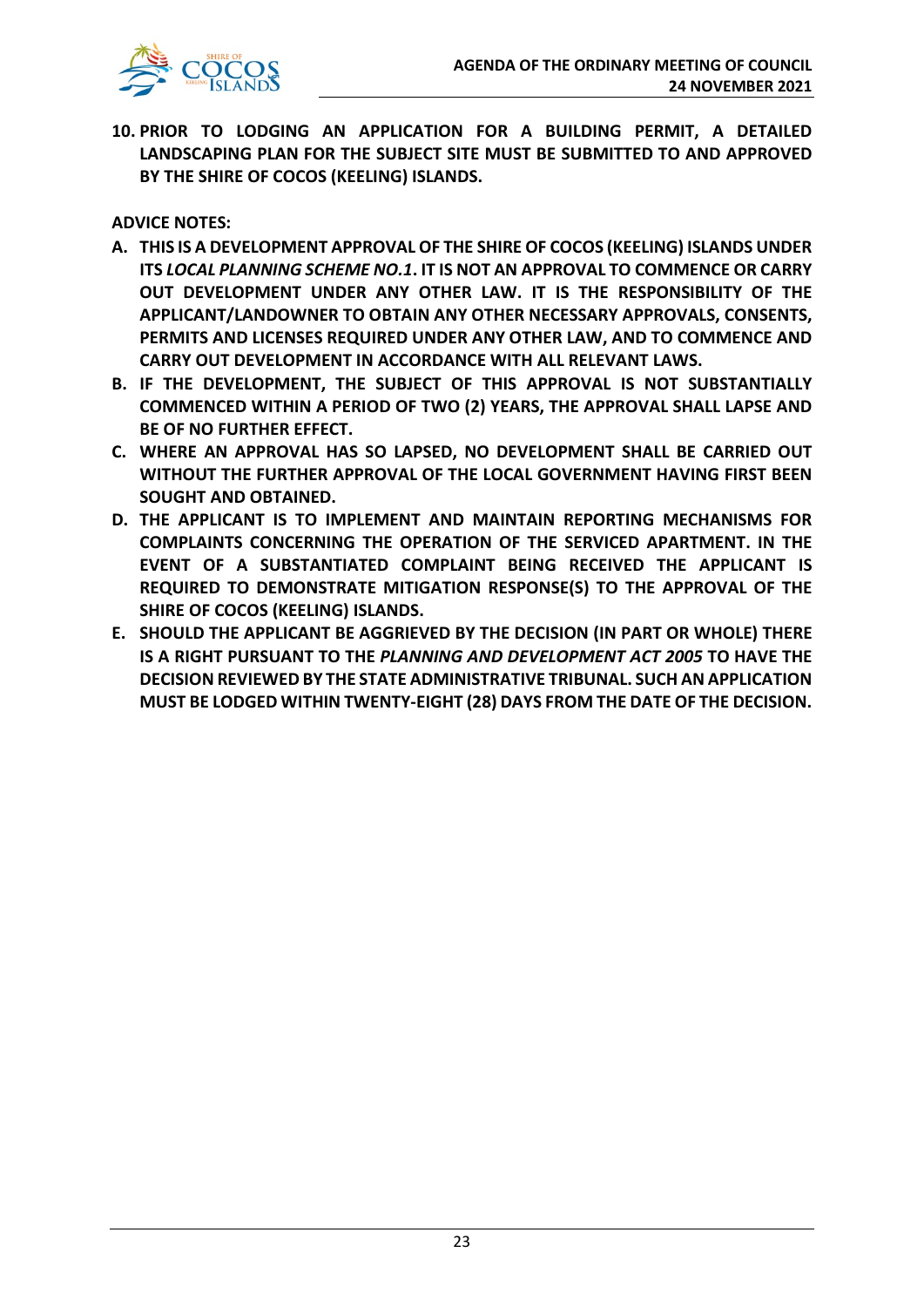

# **10.3.2 PROPOSED OUTBUILDING – LOT 101 (HOUSE 1) QANTAS CLOSE, WEST ISLAND**

# **Report Information**

| Date:                     | 2 November 2021                                              |
|---------------------------|--------------------------------------------------------------|
| Location:                 | Lot 101 Qantas Close, West Island                            |
| Applicant:                | Evan Reeves                                                  |
| File Ref:                 | WL101                                                        |
| <b>Reporting Officer:</b> | Governance and Risk Coordinator                              |
| Island:                   | West Island                                                  |
| Attachments:              | 10.3.2.1 – DA Application Lot 101 Qantas Close WI – Proposed |
|                           | Outbuildings                                                 |

# **Authority / Discretion**

#### **Definition**

|   | Advocacy       | When Council advocates on its own behalf or on behalf of its<br>community to another level of government/body/agency.                                                                                                                                                                                                                                        |
|---|----------------|--------------------------------------------------------------------------------------------------------------------------------------------------------------------------------------------------------------------------------------------------------------------------------------------------------------------------------------------------------------|
|   | Executive      | The substantial direction setting and oversight role of the<br>Council. E.g. adopting plans and reports, accepting tenders,<br>directing operations, setting and amending budgets.                                                                                                                                                                           |
|   | Legislative    | Includes adopting local laws, town planning schemes and<br>policies. Review when Council reviews decisions made by<br>officers.                                                                                                                                                                                                                              |
| 冈 | Quasi-Judicial | When Council determines an application / matter that directly<br>affects a person's right and interest. The judicial character arises<br>from the obligations to abide by the principles of natural justice.<br>Examples of Quasi-Judicial authority include town planning<br>applications, building licenses, applications for other permits /<br>licenses. |
|   | Information    | Includes items provides to Council for information purposes only<br>that do not require a decision of Council (i.e. $-$ for noting).                                                                                                                                                                                                                         |

#### **Report Purpose**

For Council to consider an application for development approval for the construction of an outbuilding (garage) adjacent the existing dwelling on the subject property.

# **Relevant Documents**

Available for viewing at the meeting Development plans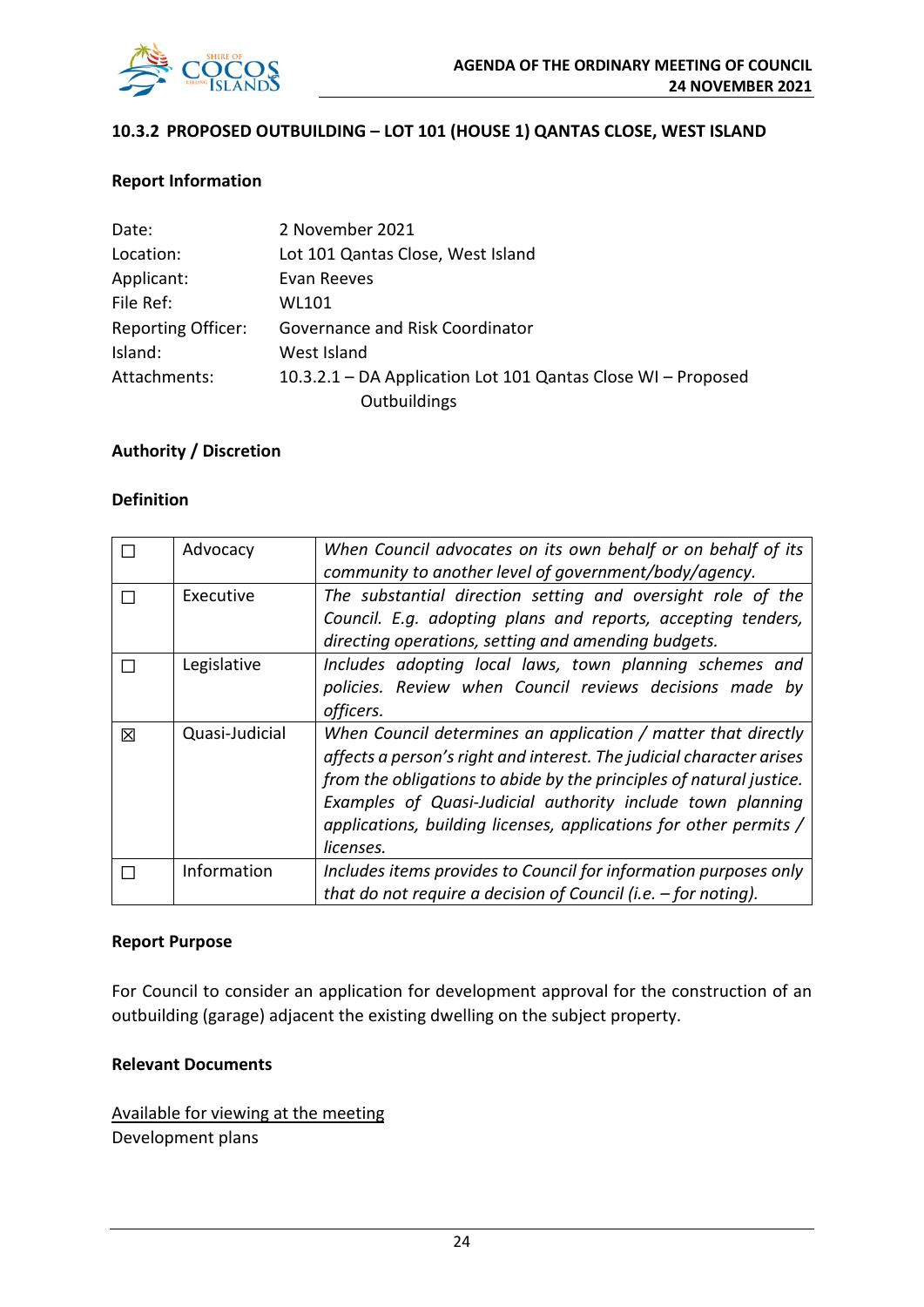

# **Background**

There is an existing dwelling on the subject property which is zoned 'Residential' with a density coding of R15 under the *Shire of Cocos (Keeling) Islands Local Planning Scheme No.1*.

The WA Residential Design Codes (R-Codes) exempts an outbuilding which is on or under 60sqm in area; 2.4m in wall height; and 4.2m in ridge height. As the proposed garage will be 84sqm in area; with a wall height of 2.8; and ridge height of 4.7m, a development application is required.

Currently Council does not have a delegation register in place for statutory town planning approvals, meaning each development application must be presented to Council for determination.

# **Comment**

Where a proposal does not meet the deemed-to-comply provisions of the R-Codes the decision maker is to consider a development application against the applicable design principle(s), which in this instance is:

*Outbuildings that do not detract from the streetscape or the visual amenity of residents or neighbouring properties.* 

It is not considered the proposal will detract from the established streetscape for the following reasons:

- The outbuilding will be clad in fibre cement walling and Colorbond roofing to match the appearance of the existing dwelling.
- The proposal meets all applicable boundary setbacks of the R-Codes.
- The height of the outbuilding is lower than that of the dwelling which has been built with an elevated floor system, this ensures the dwelling remains the dominant building on the residential property.

Given the above it is recommended Council approve the development application subject to conditions.

# **Policy and Legislative Implications**

Shire of Cocos (Keeling) Islands Local Planning Scheme No.1 State Planning Policy 7.3 Residential Design Codes

# **Financial Implications**

There are no financial implications associated with this report.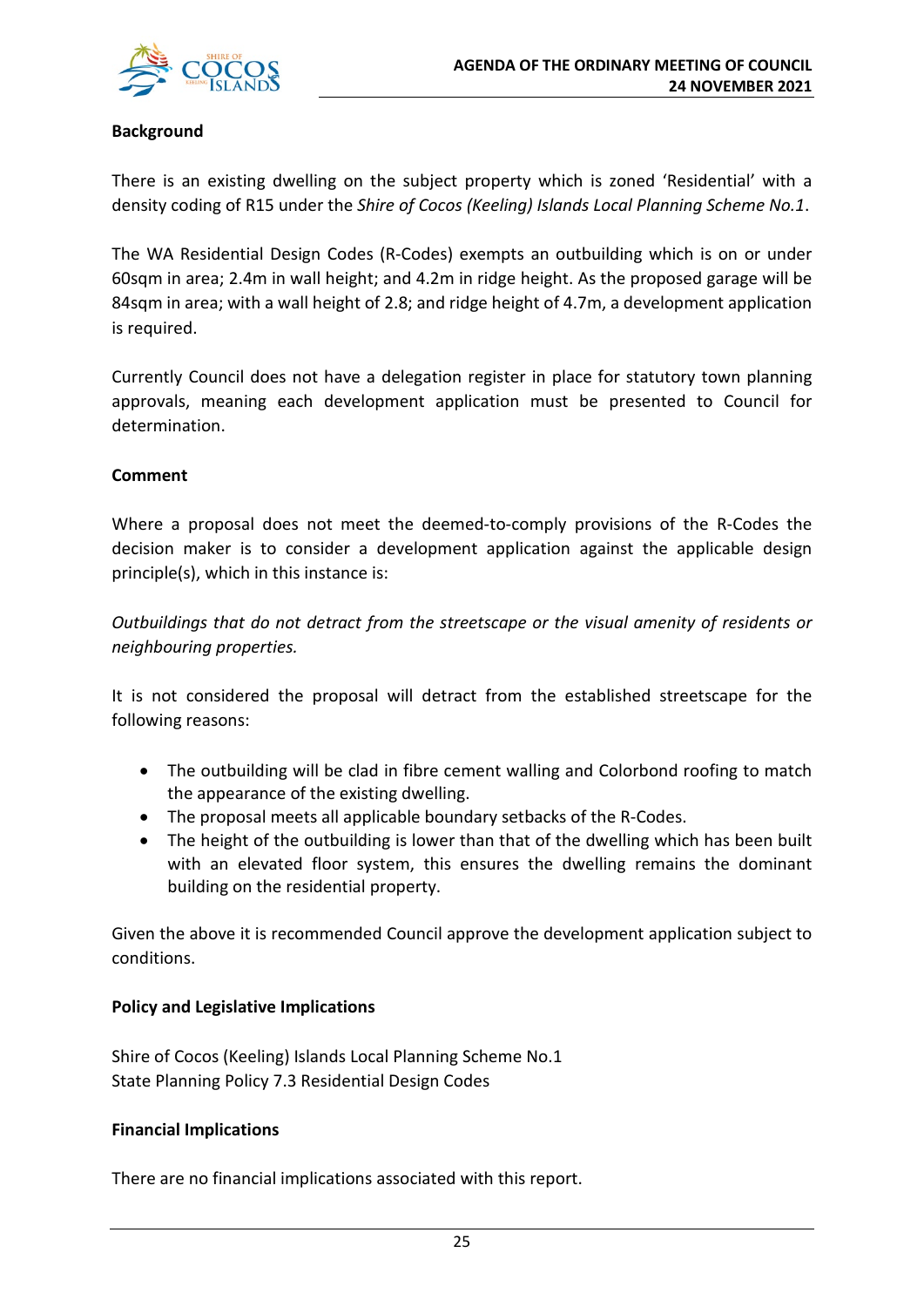

# **Strategic Implications**

There are no strategic implications associated with this report.

### **Risk Implications**

| <b>Risk Category</b> | <b>Description</b>                       | <b>Rating (consequence x</b><br>likelihood) | <b>Mitigation Action</b>                  |
|----------------------|------------------------------------------|---------------------------------------------|-------------------------------------------|
| Compliance           | Building permit not<br>obtained prior to | Low $(1)$                                   | Advice note added to<br>planning approval |
|                      | construction                             |                                             |                                           |

#### **Risk Matrix**

| <b>Consequence /</b><br>Likelihood | Insignificant (1) | Minor (2)        | Medium (3)       | Major (4)        | Extreme (5)      |
|------------------------------------|-------------------|------------------|------------------|------------------|------------------|
| <b>Almost Certain (5)</b>          | Moderate (5)      | <b>High (10)</b> | <b>High (15)</b> | Extreme (20)     | Extreme (25).    |
| Likely (4)                         | Low(4)            | Moderate (8)     | <b>High (12)</b> | <b>High (16)</b> | Extreme (20)     |
| Possible (3)                       | Low(3)            | Moderate (6)     | Moderate (9)     | <b>High (12)</b> | <b>High (15)</b> |
| Unlikely (2)                       | Low(2)            | Low $(4)$        | Moderate (6)     | Moderate (8)     | <b>High (10)</b> |
| <b>Rare (1)</b>                    | Low(1)            | Low(2)           | Low $(3)$        | Low $(4)$        | Moderate (5)     |

#### **Voting Requirements**

Simple Majority

# **Conclusion**

Given there is no relevant planning concerns the officer supports the proposal.

# **OFFICER RECOMMENDATION – ITEM NO 10.3.2**

**THAT COUNCIL, BY SIMPLE MAJORITY, PURSUANT TO THE** *SHIRE OF COCOS (KEELING) ISLANDS LOCAL PLANNING SCHEME NO.1***, RESOLVES TO GRANT DEVELOPMENT APPROVAL FOR AN OUTBUILDING UPON LOT 101 QANTAS CLOSE, WEST ISLAND SUBJECT TO THE FOLLOWING CONDITIONS AND ADVICE NOTE:** 

- **1. ALL STORMWATER MUST BE CONTAINED AND DISPOSED OF ON-SITE AT ALL TIMES, TO THE SATISFACTION OF THE SHIRE OF COCOS (KEELING) ISLANDS;**
- **2. ALL DEVELOPMENT SHALL BE IN ACCORDANCE WITH THE APPROVED DEVELOPMENT PLANS, WHICH FORM PART OF THIS DEVELOPMENT APPROVAL, TO THE SPECIFICATIONS AND SATISFACTION OF THE SHIRE OF COCOS (KEELING) ISLANDS; AND**
- **3. THE OUTBUILDING IS NOT TO BE USED FOR HUMAN HABITATION, TO THE SATISFACTION OF THE SHIRE OF COCOS (KEELING) ISLANDS.**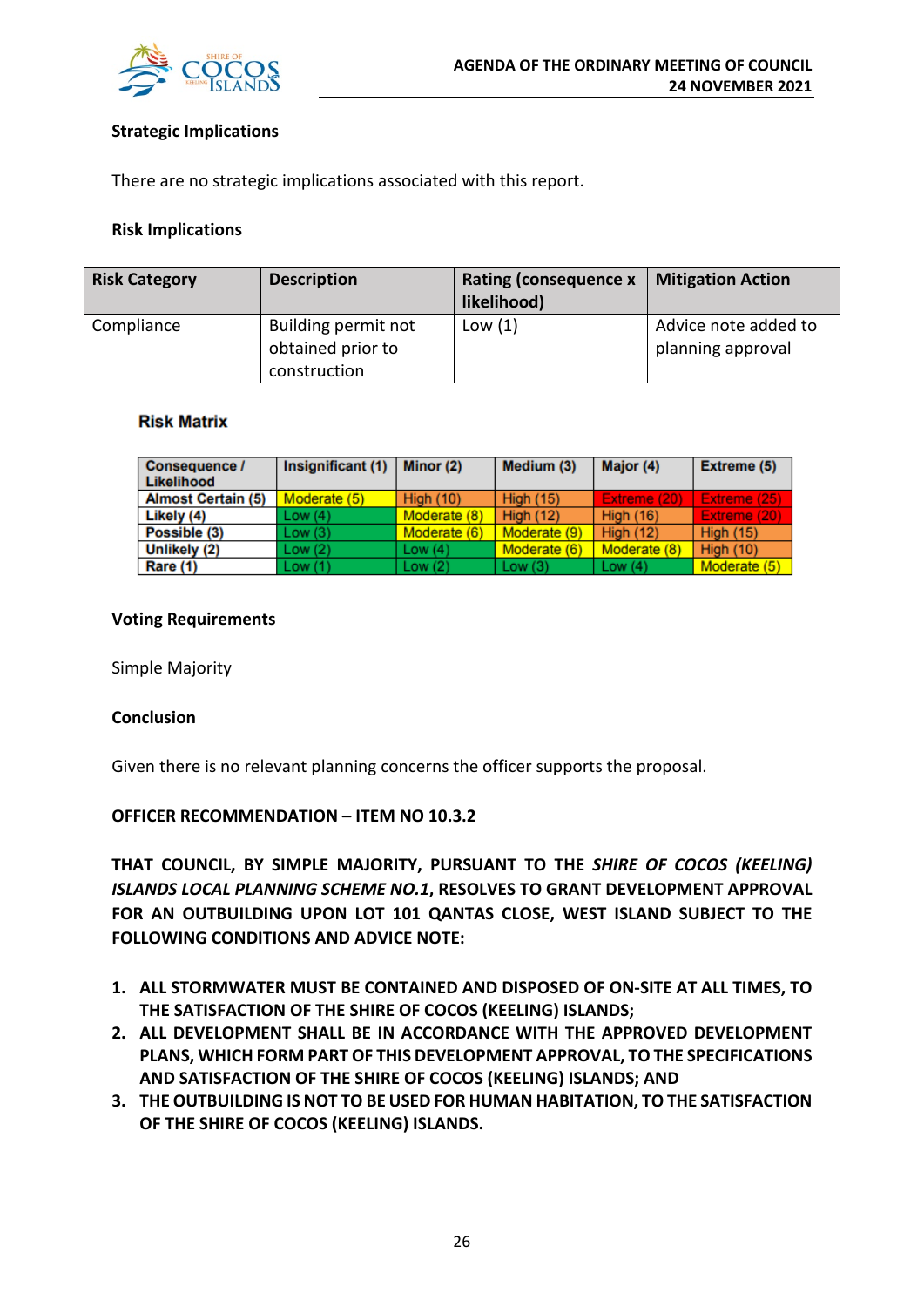

**ADVICE NOTE:** 

**THIS IS A DEVELOPMENT APPROVAL OF THE SHIRE OF COCOS (KEELING) ISLANDS UNDER ITS**  *LOCAL PLANNING SCHEME NO.1***. IT IS NOT AN APPROVAL TO COMMENCE OR CARRY OUT DEVELOPMENT UNDER ANY OTHER LAW. IT IS THE RESPONSIBILITY OF THE APPLICANT/LANDOWNER TO OBTAIN ANY OTHER NECESSARY APPROVALS, CONSENTS, PERMITS AND LICENSES REQUIRED UNDER ANY OTHER LAW, AND TO COMMENCE AND CARRY OUT DEVELOPMENT IN ACCORDANCE WITH ALL RELEVANT LAWS.**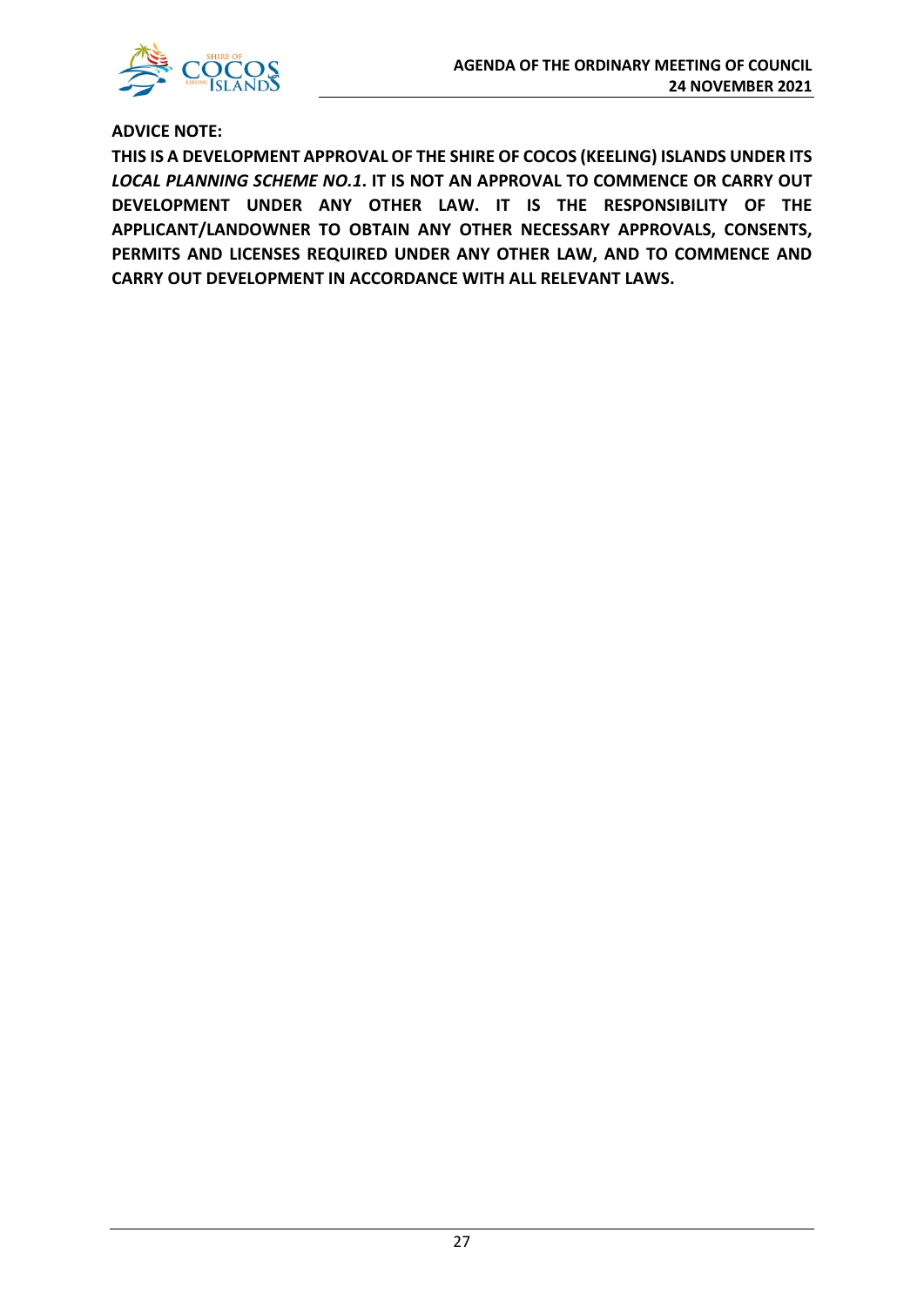

# **10.3.3 PROPOSED WEST ISLAND WATER DESALINATION PLANT**

# **Report Information**

| Date:                     | 18 November 2021                                                    |
|---------------------------|---------------------------------------------------------------------|
| Location:                 | Part Lot 100 Sydney Highway, West Island                            |
| Applicant:                | Commonwealth of Australia (Department of Infrastructure, Transport, |
|                           | <b>Regional Development and Communications)</b>                     |
| File Ref:                 |                                                                     |
| <b>Reporting Officer:</b> | <b>Chief Executive Officer</b>                                      |
| Island:                   | West Island                                                         |
| Attachments:              | 10.3.3.1 - DA Application Desalination Plant and Borefield          |

#### **Authority / Discretion**

#### **Definition**

|   | Advocacy       | When Council advocates on its own behalf or on behalf of its<br>community to another level of government/body/agency.                                                                                                                                                                                                                                        |
|---|----------------|--------------------------------------------------------------------------------------------------------------------------------------------------------------------------------------------------------------------------------------------------------------------------------------------------------------------------------------------------------------|
|   | Executive      | The substantial direction setting and oversight role of the<br>Council. E.g. adopting plans and reports, accepting tenders,<br>directing operations, setting and amending budgets.                                                                                                                                                                           |
|   | Legislative    | Includes adopting local laws, town planning schemes and<br>policies. Review when Council reviews decisions made by<br>officers.                                                                                                                                                                                                                              |
| 区 | Quasi-Judicial | When Council determines an application / matter that directly<br>affects a person's right and interest. The judicial character arises<br>from the obligations to abide by the principles of natural justice.<br>Examples of Quasi-Judicial authority include town planning<br>applications, building licenses, applications for other permits /<br>licenses. |
|   | Information    | Includes items provides to Council for information purposes only<br>that do not require a decision of Council (i.e. $-$ for noting).                                                                                                                                                                                                                         |

#### **Report Purpose**

For Council to consider an application for development approval from the Commonwealth of Australia (Department of Infrastructure, Transport, Regional Development and Communications) (the Commonwealth) for the construction of a desalination plant (DP) adjacent their existing wastewater treatment plant (WWTP) on West Island.

# **Relevant Documents**

Available for viewing at the meeting Proposal report and concept plans.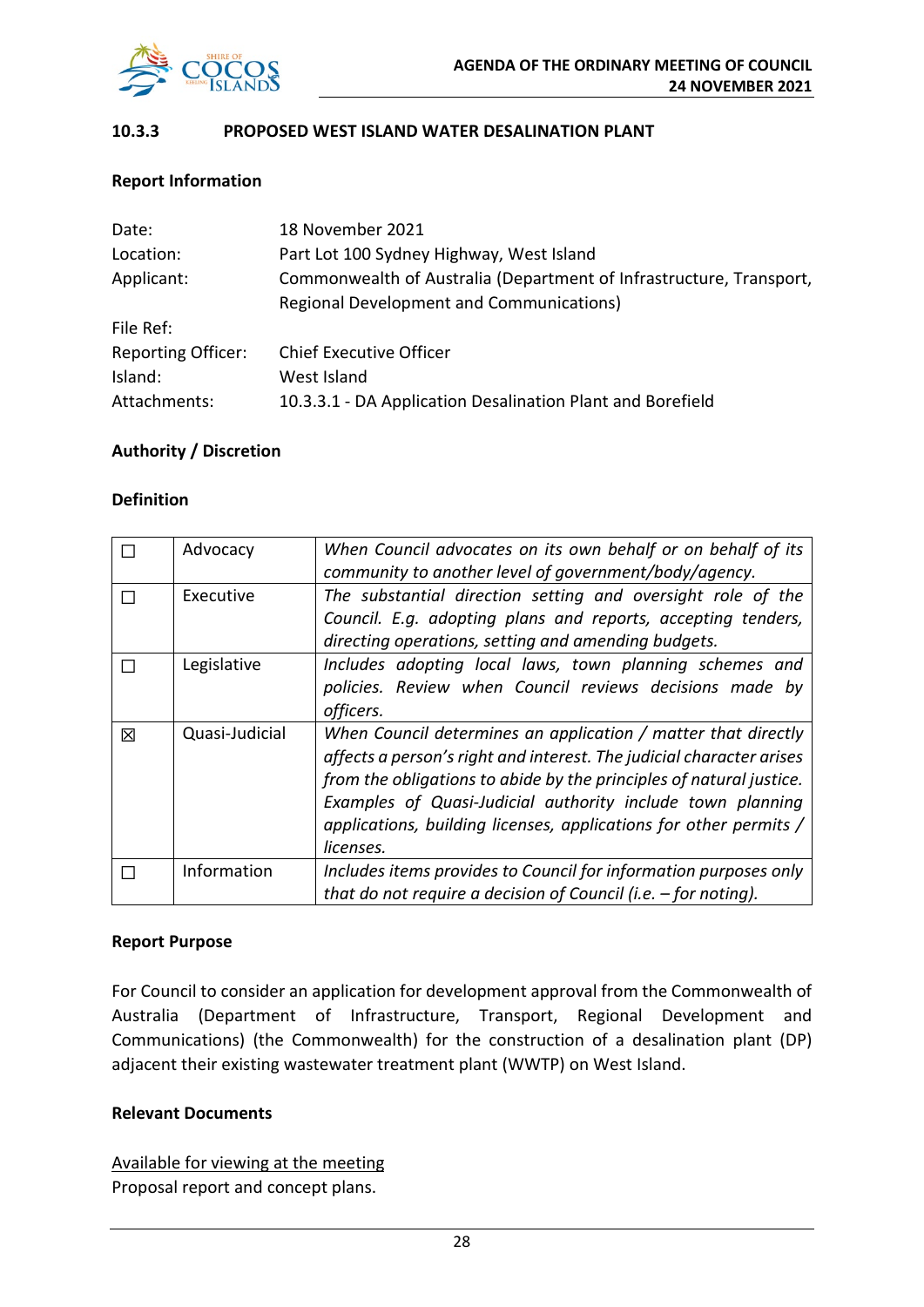

# **Background**

The Water Corporation, as agents of the Commonwealth, provides essential water, wastewater and power services to the Cocos (Keeling) Islands community.

Recently Water Corporation has been engaged by the Department of Defence and Department of Infrastructure, Transport, Regional Development and Communications to install a new DP adjacent the existing WWTP on Part Lot Sydney Highway, West Island.

The detailed design of the DP is currently still being undertaken on the proviso that the new plant will produce the same capacity of that of the Home Island DP of 200kL/day and utilise similar equipment for consistency of spare parts and operator familiarity.

The main components of the proposed DP are as follow:

- five sea water beach bores;
- seawater main to seawater treatment plant;
- seawater desalination plant containing transportable, containerised buildings;
- pump station and delivery main, carrying potable water to existing townsite tanks;
- brine disposal pump station and connection to existing WWTP outfall;
- chlorination and fluoridation plants; and
- raw, brine and potable water tanks.

The proponent states the DP needs to be constructed on a tight timeline to meet the operating date of June 2023 required by the Department of Defence. As such exploration and production drilling is desired to be undertaken in February 2022, following initial site vegetation clearing in December/January. Council is requested to determine this development application prior to the lodgement of detailed design plans to enable the construction timeline to be met accordingly.

Under the *Shire of Cocos (Keeling) Islands Local Planning Scheme No.1* (the Scheme) the subject land is zoned 'Rural' where the proposed development of a 'public utility' is a discretionary use, meaning it is not permitted unless Council shows discretion in its decision making.

Currently Council does not have a delegation register in place for statutory town planning approvals, meaning each application must be presented to Council for determination.

# **Comment**

The development will provide greater access to an essential service in potable water for West Island, above that than what is obtained by the freshwater lens productions bores currently utilised. Given this, it is recommended Council grant approval subject to conditions, including a condition to ensure submission by the proponent of detailed design plans prior to the operation of the DP.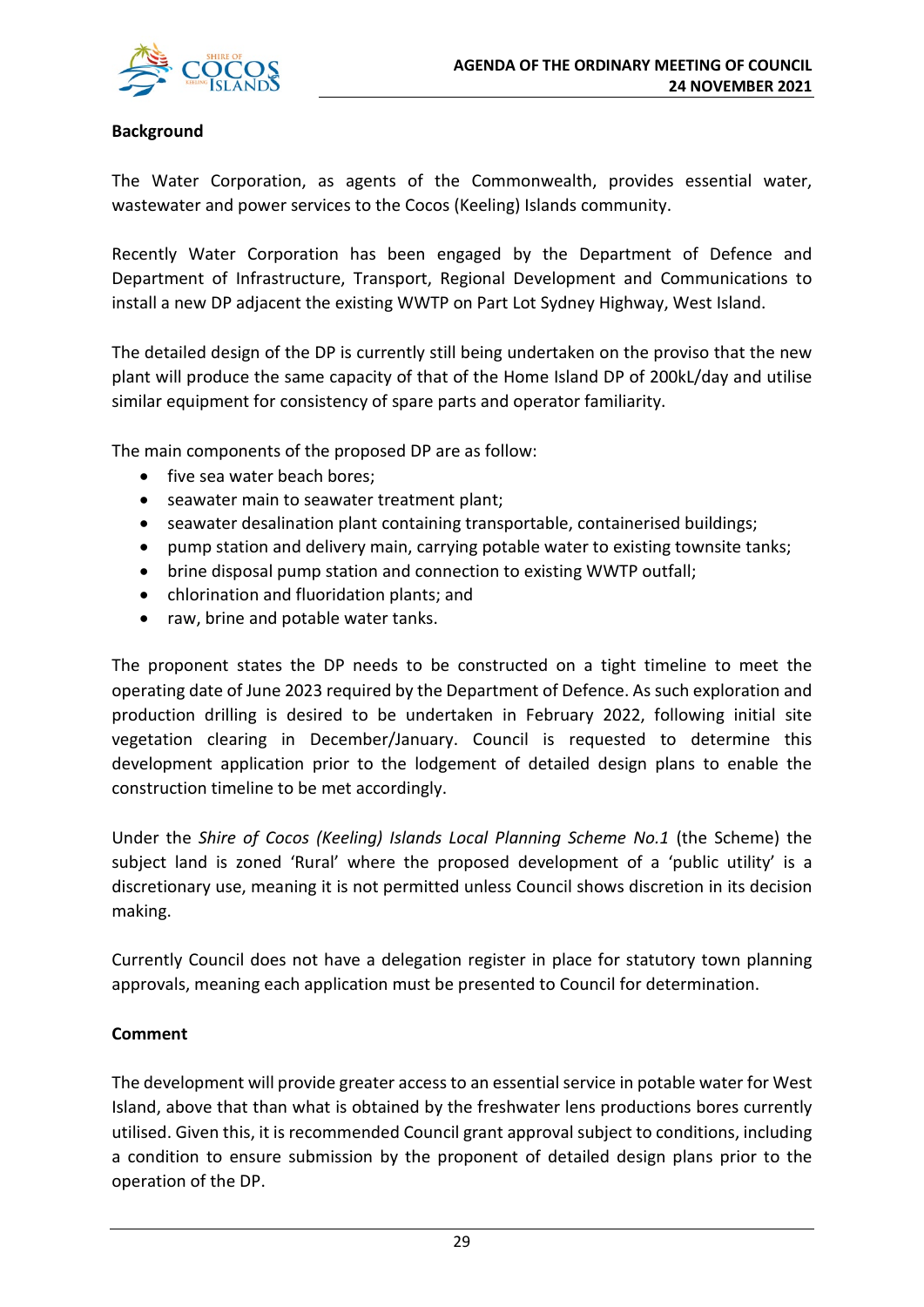

# **Policy and Legislative Implications**

Shire of Cocos (Keeling) Islands Local Planning Scheme No.1 'Public utility' definition - *shall have the same meaning given to it in and for the purposes of the Act.*

As such the *Planning and Development Act 2005* defines public utility as - *means drainage, electricity, sewerage or water supply services or such other services as are prescribed.*

# **Financial Implications**

The proponent has paid the required development application fee.

# **Strategic Implications**

Shire of Cocos (Keeling) Islands Strategic Community Plan 2016 – 2026: *Outcome 3.2 Future development is sympathetic to the Islands environment 3.2.1 Maintain and develop infrastructure in-line with community needs and the Islands environment.*

#### **Risk Implications**

| <b>Risk Category</b> | <b>Description</b>                                           | <b>Rating (consequence x</b><br>likelihood) | <b>Mitigation Action</b>                    |
|----------------------|--------------------------------------------------------------|---------------------------------------------|---------------------------------------------|
| Compliance           | Detailed design plan<br>not obtained prior to<br>development | Low(1)                                      | Advice added to<br><b>Planning Approval</b> |

#### **Risk Matrix**

| <b>Consequence /</b><br>Likelihood | Insignificant (1) | Minor (2)        | Medium (3)       | Major (4)        | <b>Extreme (5)</b> |
|------------------------------------|-------------------|------------------|------------------|------------------|--------------------|
| <b>Almost Certain (5)</b>          | Moderate (5)      | <b>High (10)</b> | <b>High (15)</b> | Extreme (20)     | Extreme (25)       |
| Likely (4)                         | Low(4)            | Moderate (8)     | <b>High (12)</b> | <b>High (16)</b> | Extreme (20)       |
| Possible (3)                       | Low(3)            | Moderate (6)     | Moderate (9)     | <b>High (12)</b> | <b>High (15)</b>   |
| Unlikely (2)                       | Low(2)            | Low $(4)$        | Moderate (6)     | Moderate (8)     | <b>High (10)</b>   |
| Rare (1)                           | Low(1)            | Low(2)           | Low $(3)$        | Low $(4)$        | Moderate (5)       |

# **Voting Requirements**

Simple Majority

#### **Conclusion**

Given there is no relevant planning concerns the officer supports the proposal.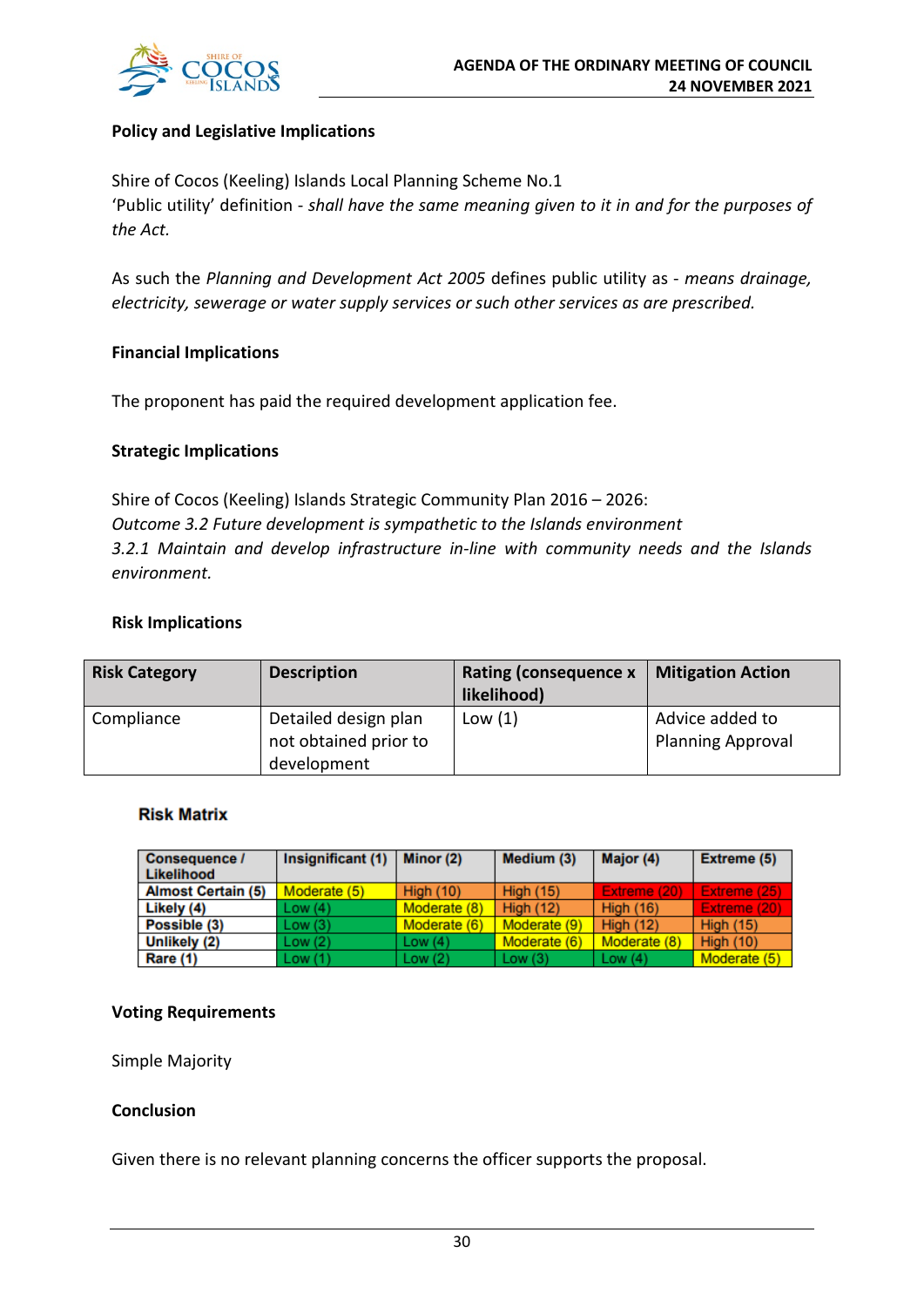

**OFFICER RECOMMENDATION – ITEM NO 10.3.3**

**THAT COUNCIL, BY SIMPLE MAJORITY, PURSUANT TO THE** *SHIRE OF COCOS (KEELING) ISLANDS LOCAL PLANNING SCHEME NO.1***, RESOLVES TO GRANT DEVELOPMENT APPROVAL FOR A PUBLIC UTILITY (DESALINATION PLANT) UPON PART LOT 100 SYDNEY HIGHWAY, WEST ISLAND SUBJECT TO THE FOLLOWING CONDITION AND ADVICE NOTES:** 

**DETAILED DEVELOPMENT PLANS MUST BE SUBMITTED TO AND APPROVED BY THE SHIRE OF COCOS (KEELING) ISLANDS, PRIOR TO OPERATION OF THE DEVELOPMENT. THE DEVELOPMENT MUST THEREAFTER BE MAINTAINED IN ACCORDANCE WITH THE PLANS, TO THE SATISFACTION SHIRE OF COCOS (KEELING) ISLANDS.** 

**ADVICE NOTES:** 

- **F. THIS IS A DEVELOPMENT APPROVAL OF THE SHIRE OF COCOS (KEELING) ISLANDS UNDER ITS** *LOCAL PLANNING SCHEME NO.1***. IT IS NOT AN APPROVAL TO COMMENCE OR CARRY OUT DEVELOPMENT UNDER ANY OTHER LAW. IT IS THE RESPONSIBILITY OF THE APPLICANT/LANDOWNER TO OBTAIN ANY OTHER NECESSARY APPROVALS, CONSENTS, PERMITS AND LICENSES REQUIRED UNDER ANY OTHER LAW, AND TO COMMENCE AND CARRY OUT DEVELOPMENT IN ACCORDANCE WITH ALL RELEVANT LAWS.**
- **G. IF THE DEVELOPMENT THE SUBJECT OF THIS APPROVAL IS NOT SUBSTANTIALLY COMMENCED WITHIN A PERIOD OF TWO (2) YEARS, THE APPROVAL SHALL LAPSE AND BE OF NO FURTHER EFFECT.**
- **H. WHERE AN APPROVAL HAS SO LAPSED, NO DEVELOPMENT SHALL BE CARRIED OUT WITHOUT THE FURTHER APPROVAL OF THE LOCAL GOVERNMENT HAVING FIRST BEEN SOUGHT AND OBTAINED.**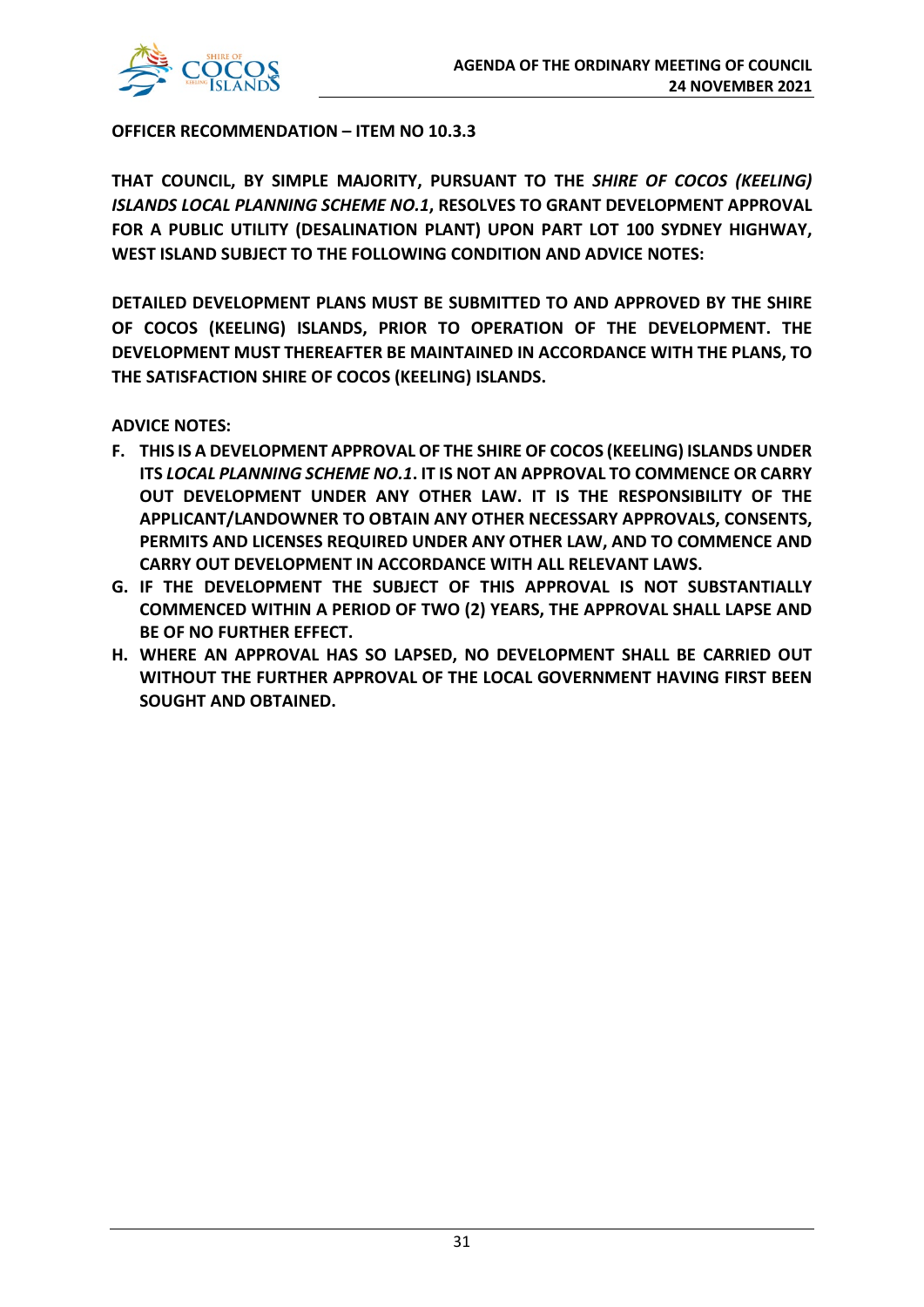

# **10.4 ADMINISTRATION**

- **11. MINUTES TO BE RECEIVED**
- **12. ELECTED MEMBERS MOTION OF WHICH PREVIOUS NOTICE HAS BEEN GIVEN**
- **13. MOTIONS WITHOUT NOTICE WITH LEAVE OF COUNCIL**
- **14. MATTERS BEHIND CLOSED DOORS**
- **15. MATTERS RELATING TO THE LAND TRUSTS**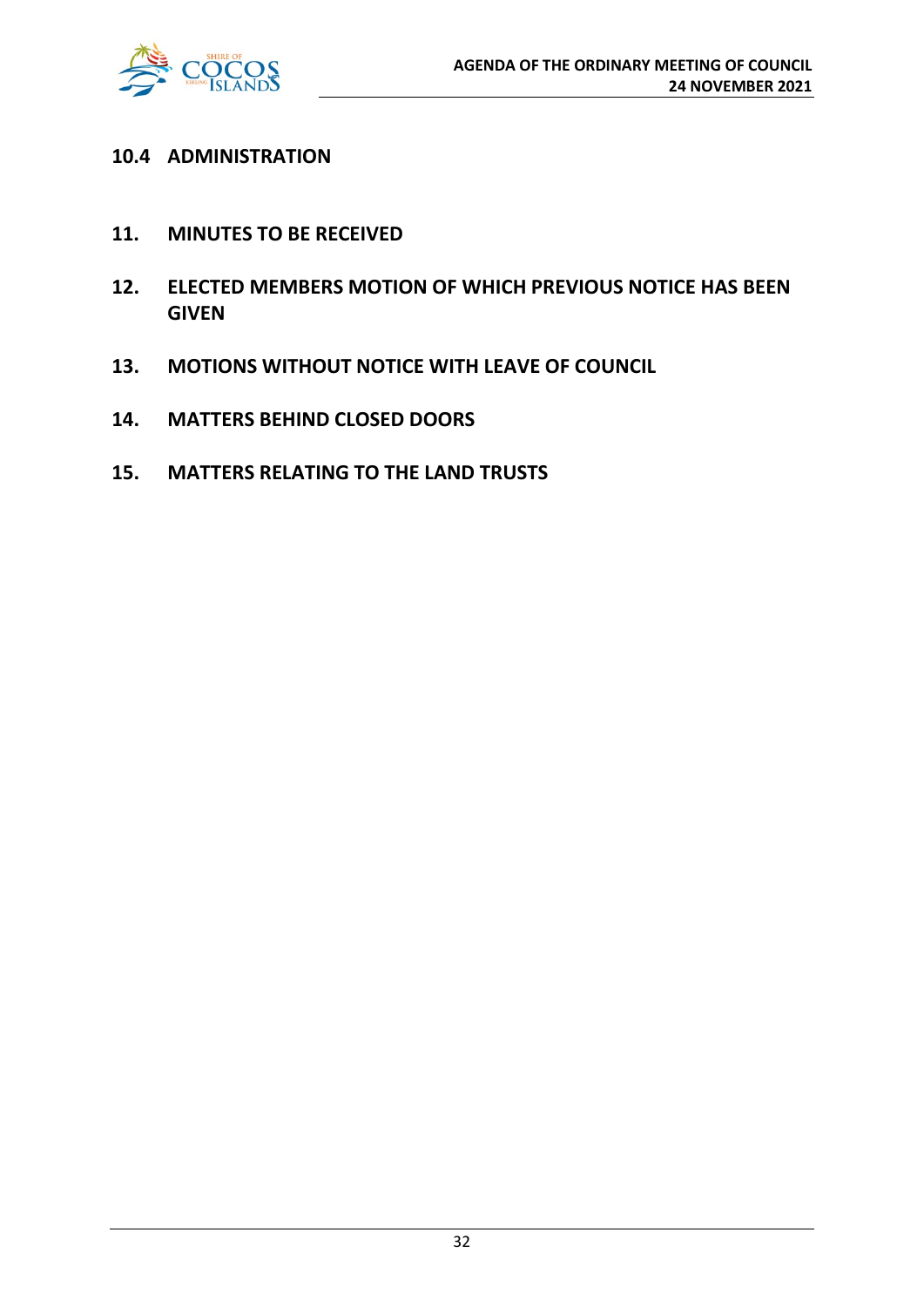



# MATTERS RELATING TO THE LAND TRUST 1979 AND LAND TRUST 1984

The Australian Government transferred ownership of portions of land on the Cocos (Keeling) Islands, under two separate deeds, to the Territory's local government being the Cocos (Keeling) Islands Council. On 1 July 1992, the Territories Law Reform Act came into effect by which the Commonwealth Government applied Western Australian laws to the Cocos (Keeling) Islands. The *Local Government (Transition) Ordinance 1992* established the Shire of the Cocos (Keeling) Islands by absorbing the Cocos (Keeling) Islands Council. By this arrangement, the body corporate called the Shire of Cocos (Keeling) Islands became the Trustee for both Land Trusts. Decisions relating to the Trust are made by Council as the decision-making arm of the body corporate.

**The 1979 Deed:** The 1979 Trust Deed applies to all of the land above the high-water mark on Home Island, except Lot 13, Lot 14 and Pulu Gangsa (Cemetery Island). The Deed states that the land is to be held 'upon trust for the benefit, advancement and wellbeing of the community formed by the Kampong residents.' No other terms were expressed in the Deed. 'Kampong residents' were described in the 1979 Trust Deed as 'the residents from time to time of the Kampong area'.

**The 1984 Deed:** The 1984 Trust Deed applies to all parcels of land situated and being above high-water mark within the Cocos (Keeling) Islands, including North Keeling Island, but not including parcels of land as described in the First Schedule of the 1984 Trust Deed. This transferred land was to be held by the Council (and later, by its successor, the Shire) 'upon trust for the benefit, advancement and wellbeing of the Cocos (Keeling) Islander's resident in the Territory on land owned by the Council."